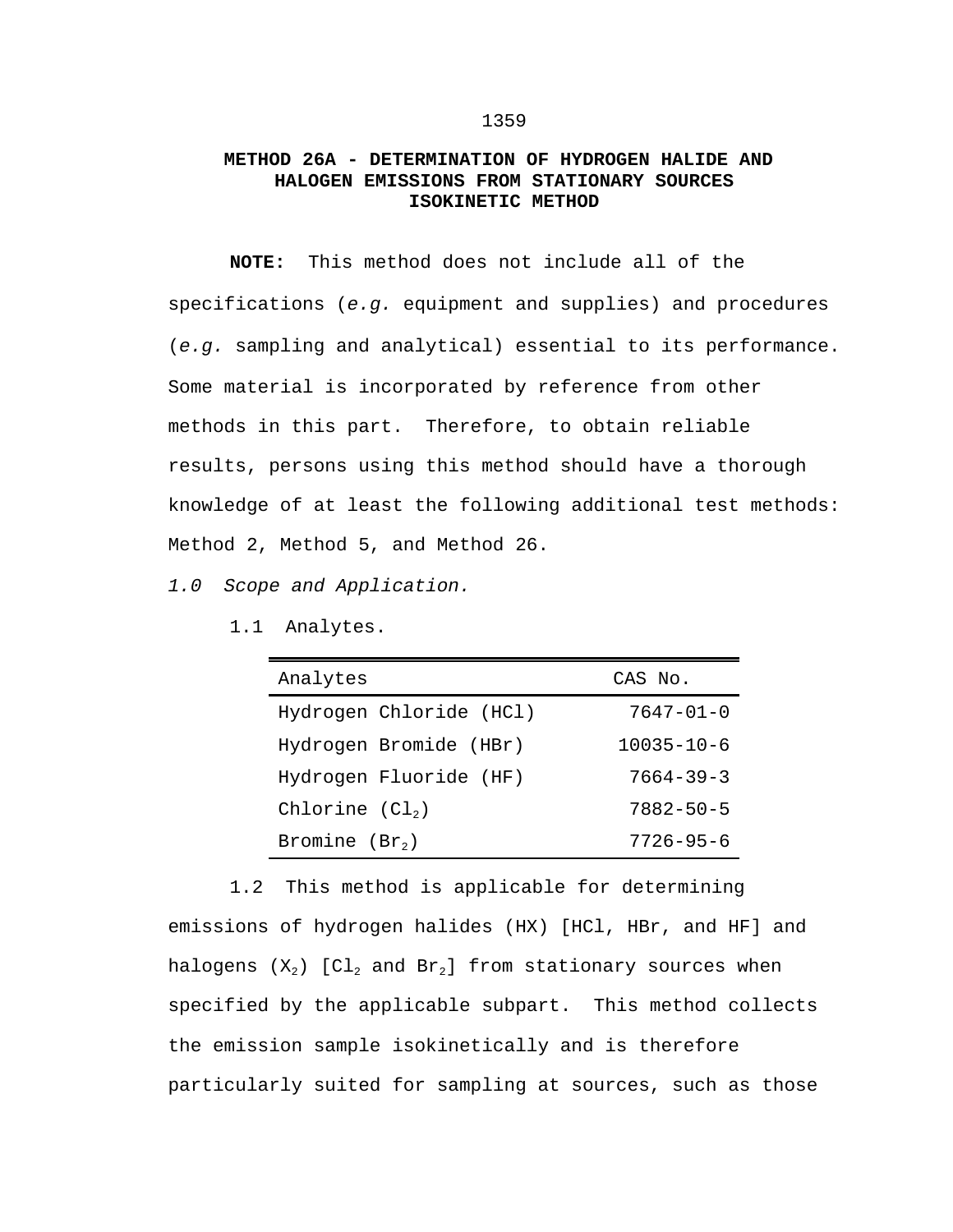controlled by wet scrubbers, emitting acid particulate matter (e.g., hydrogen halides dissolved in water droplets).

1.3 Data Quality Objectives. Adherence to the requirements of this method will enhance the quality of the data obtained from air pollutant sampling methods.

*2.0 Summary of Method.*

2.1 Principle. Gaseous and particulate pollutants are withdrawn isokinetically from the source and collected in an optional cyclone, on a filter, and in absorbing solutions. The cyclone collects any liquid droplets and is not necessary if the source emissions do not contain them; however, it is preferable to include the cyclone in the sampling train to protect the filter from any liquid present. The filter collects particulate matter including halide salts but is not routinely recovered or analyzed. Acidic and alkaline absorbing solutions collect the gaseous hydrogen halides and halogens, respectively. Following sampling of emissions containing liquid droplets, any halides/halogens dissolved in the liquid in the cyclone and on the filter are vaporized to gas and collected in the impingers by pulling conditioned ambient air through the sampling train. The hydrogen halides are solubilized in the acidic solution and form chloride  $(Cl^-)$ , bromide  $(Br^-)$ , and fluoride  $(F^-)$  ions. The halogens have a very low solubility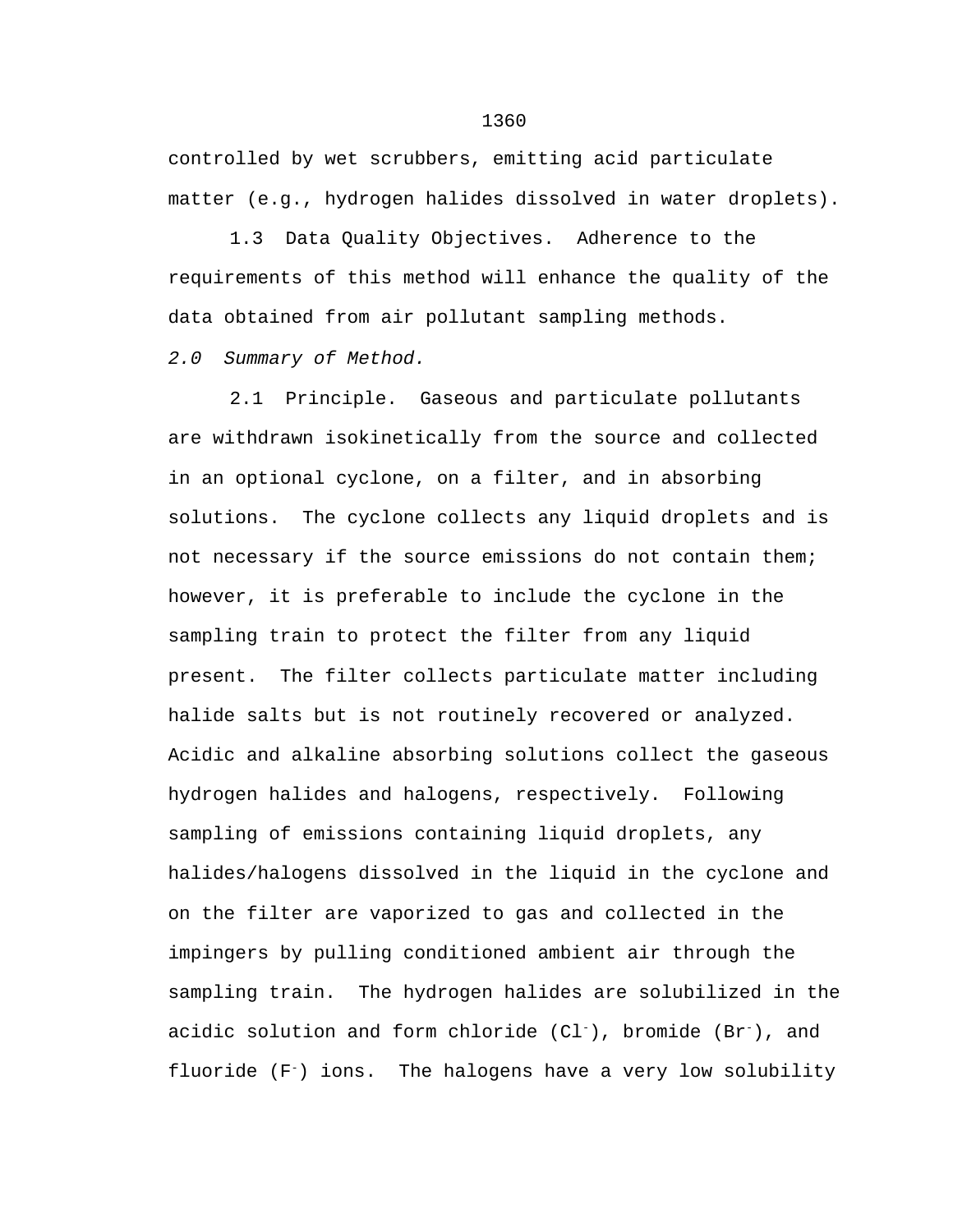in the acidic solution and pass through to the alkaline solution where they are hydrolyzed to form a proton  $(H^+)$ , the halide ion, and the hypohalous acid (HClO or HBrO). Sodium thiosulfate is added to the alkaline solution to assure reaction with the hypohalous acid to form a second halide ion such that 2 halide ions are formed for each molecule of halogen gas. The halide ions in the separate solutions are measured by ion chromatography (IC). If desired, the particulate matter recovered from the filter and the probe is analyzed following the procedures in Method 5.

**NOTE:** If the tester intends to use this sampling arrangement to sample concurrently for particulate matter, the alternative Teflon probe liner, cyclone, and filter holder should not be used. The Teflon filter support must be used. The tester must also meet the probe and filter temperature requirements of both sampling trains.

*3.0 Definitions.* [Reserved]

*4.0 Interferences.*

4.1 Volatile materials, such as chlorine dioxide  $(C10<sub>2</sub>)$  and ammonium chloride (NH<sub>4</sub>Cl), which produce halide ions upon dissolution during sampling are potential interferents. Interferents for the halide measurements are the halogen gases which disproportionate to a hydrogen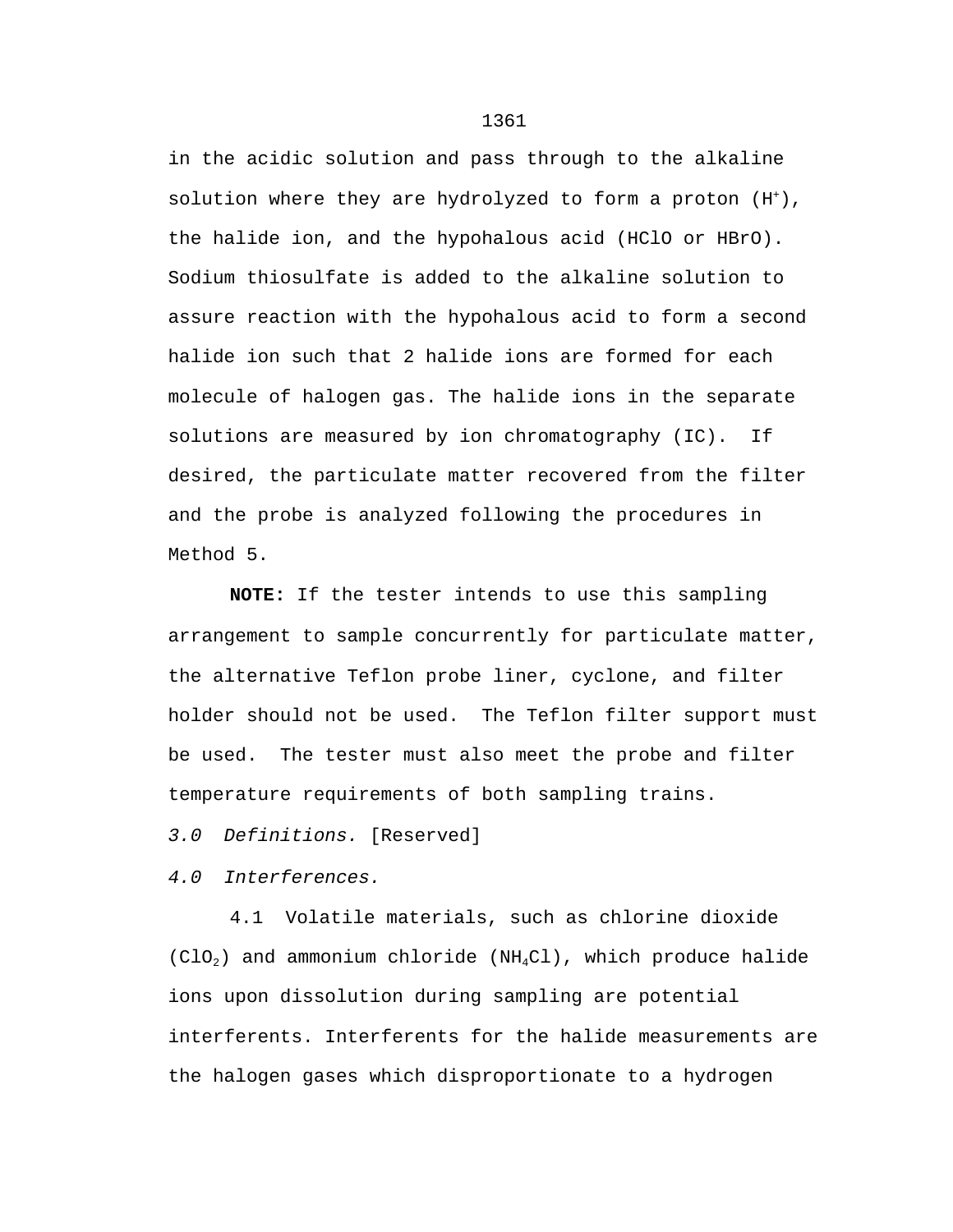halide and an hypohalous acid upon dissolution in water. The use of acidic rather than neutral or basic solutions for collection of the hydrogen halides greatly reduces the dissolution of any halogens passing through this solution.

4.2 The simultaneous presence of both HBr and  $Cl<sub>2</sub>$  may cause a positive bias in the HCl result with a corresponding negative bias in the  $Cl<sub>2</sub>$  result as well as affecting the  $HBr/Br<sub>2</sub>$  split.

4.3 High concentrations of nitrogen oxides  $(NO_x)$  may produce sufficient nitrate  $\texttt{(NO_3^-)}$  to interfere with measurements of very low Br<sup>-</sup> levels.

4.4 There is anecdotal evidence that HF may be outgassed from new Teflon components. If HF is a target analyte then preconditioning of new Teflon components, by heating, should be considered.

*5.0 Safety.*

5.1 Disclaimer. This method may involve hazardous materials, operations, and equipment. This test method may not address all of the safety problems associated with its use. It is the responsibility of the user to establish appropriate safety and health practices and determine the applicability of regulatory limitations before performing this test method.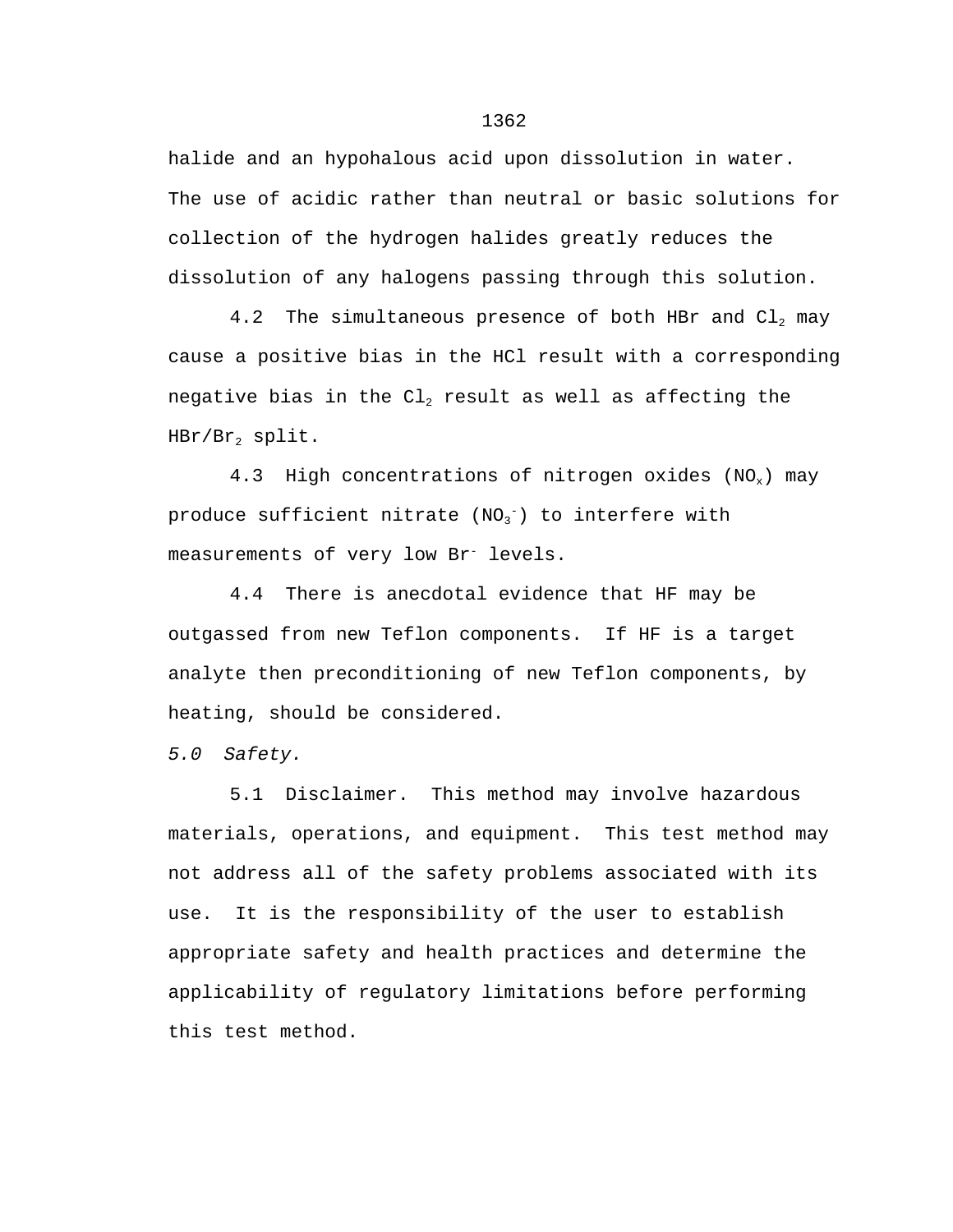5.2 Corrosive Reagents. The following reagents are hazardous. Personal protective equipment and safe procedures are useful in preventing chemical splashes. If contact occurs, immediately flush with copious amounts of water for at least 15 minutes. Remove clothing under shower and decontaminate. Treat residual chemical burns as thermal burns.

5.2.1 Sodium Hydroxide (NaOH). Causes severe damage to eyes and skin. Inhalation causes irritation to nose, throat, and lungs. Reacts exothermically with limited amounts of water.

5.2.2 Sulfuric Acid  $(H_2SO_4)$ . Rapidly destructive to body tissue. Will cause third degree burns. Eye damage may result in blindness. Inhalation may be fatal from spasm of the larynx, usually within 30 minutes. May cause lung tissue damage with edema.  $1 \text{ mg/m}^3$  for 8 hours will cause lung damage or, in higher concentrations, death. Provide ventilation to limit inhalation. Reacts violently with metals and organics.

*6.0. Equipment and Supplies.*

**NOTE:** Mention of trade names or specific products does not constitute endorsement by the Environmental Protection Agency.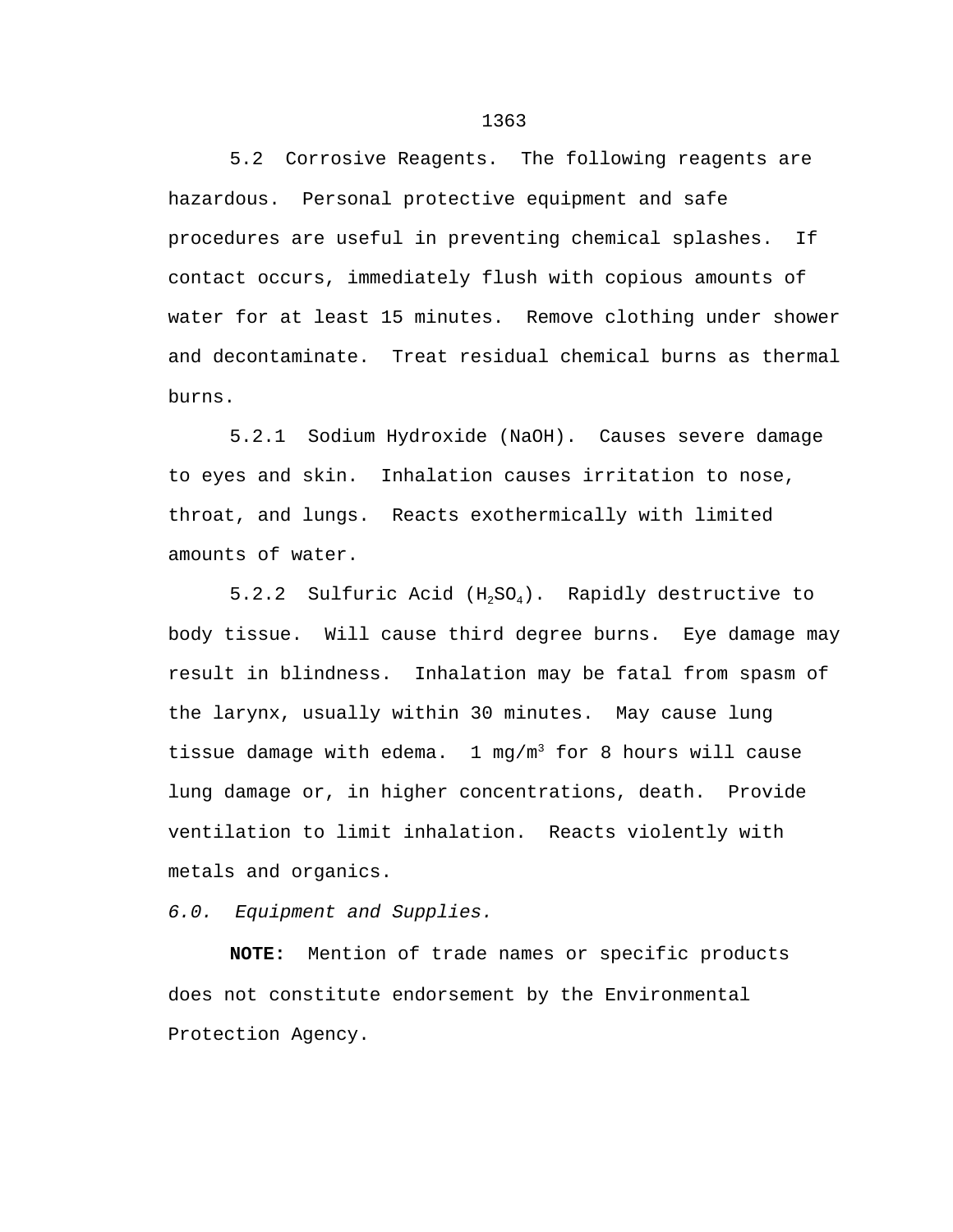6.1 Sampling. The sampling train is shown in Figure 26A-1; the apparatus is similar to the Method 5 train where noted as follows:

6.1.1 Probe Nozzle. Borosilicate or quartz glass; constructed and calibrated according to Method 5, Sections 6.1.1.1 and 10.1, and coupled to the probe liner using a Teflon union; a stainless steel nut is recommended for this union. When the stack temperature exceeds  $210^{\circ}$ C (410 $^{\circ}$ F), a one-piece glass nozzle/liner assembly must be used.

6.1.2 Probe Liner. Same as Method 5, Section 6.1.1.2, except metal liners shall not be used. Watercooling of the stainless steel sheath is recommended at temperatures exceeding  $500^{\circ}$ C (932 $^{\circ}$ F). Teflon may be used in limited applications where the minimum stack temperature exceeds

 $120^{\circ}$ C (250 $^{\circ}$ F) but never exceeds the temperature where Teflon is estimated to become unstable [approximately 210 $^{\circ}$ C  $(410^{\circ}F)$ ].

6.1.3 Pitot Tube, Differential Pressure Gauge, Filter Heating System, Metering System, Barometer, Gas Density Determination Equipment. Same as Method 5, Sections 6.1.1.3, 6.1.1.4, 6.1.1.6, 6.1.1.9, 6.1.2, and 6.1.3.

6.1.4 Cyclone (Optional). Glass or Teflon. Use of the cyclone is required only when the sample gas stream is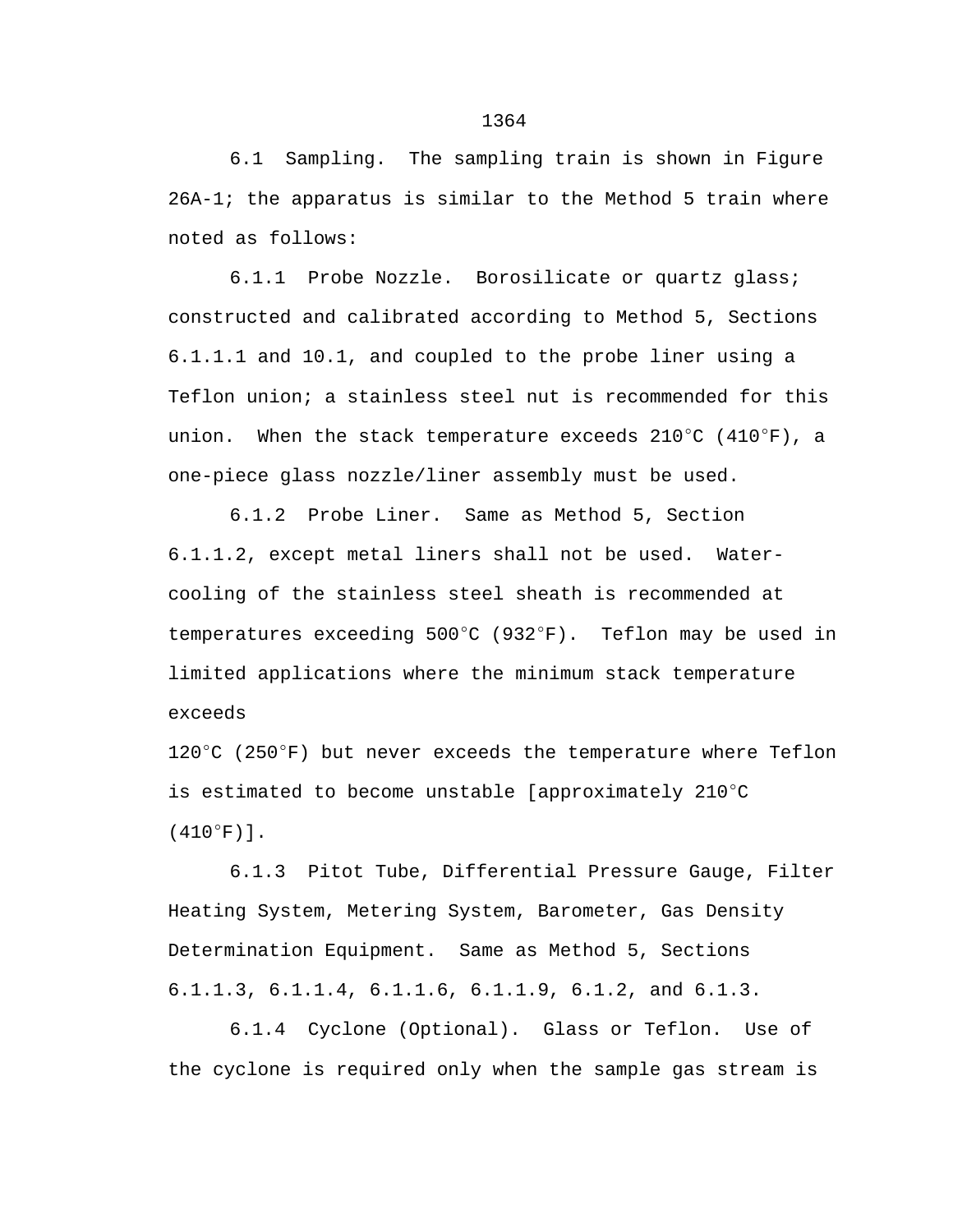saturated with moisture; however, the cyclone is recommended to protect the filter from any liquid droplets present.

6.1.5 Filter Holder. Borosilicate or quartz glass, or Teflon filter holder, with a Teflon filter support and a sealing gasket. The sealing gasket shall be constructed of Teflon or equivalent materials. The holder design shall provide a positive seal against leakage at any point along the filter circumference. The holder shall be attached immediately to the outlet of the cyclone.

6.1.6 Impinger Train. The following system shall be used to determine the stack gas moisture content and to collect the hydrogen halides and halogens: five or six impingers connected in series with leak-free ground glass fittings or any similar leak-free noncontaminating fittings. The first impinger shown in Figure 26A-1 (knockout or condensate impinger) is optional and is recommended as a water knockout trap for use under high moisture conditions. If used, this impinger should be constructed as described below for the alkaline impingers, but with a shortened stem, and should contain 50 ml of 0.1 N  $H_2SO_4$ . The following two impingers (acid impingers which each contain 100 ml of 0.1 N  $H<sub>2</sub>SO<sub>4</sub>$ ) shall be of the Greenburg-Smith design with the standard tip (Method 5, Section 6.1.1.8). The next two impingers (alkaline impingers which each contain 100 ml of 0.1 N NaOH) and the last impinger (containing silica gel)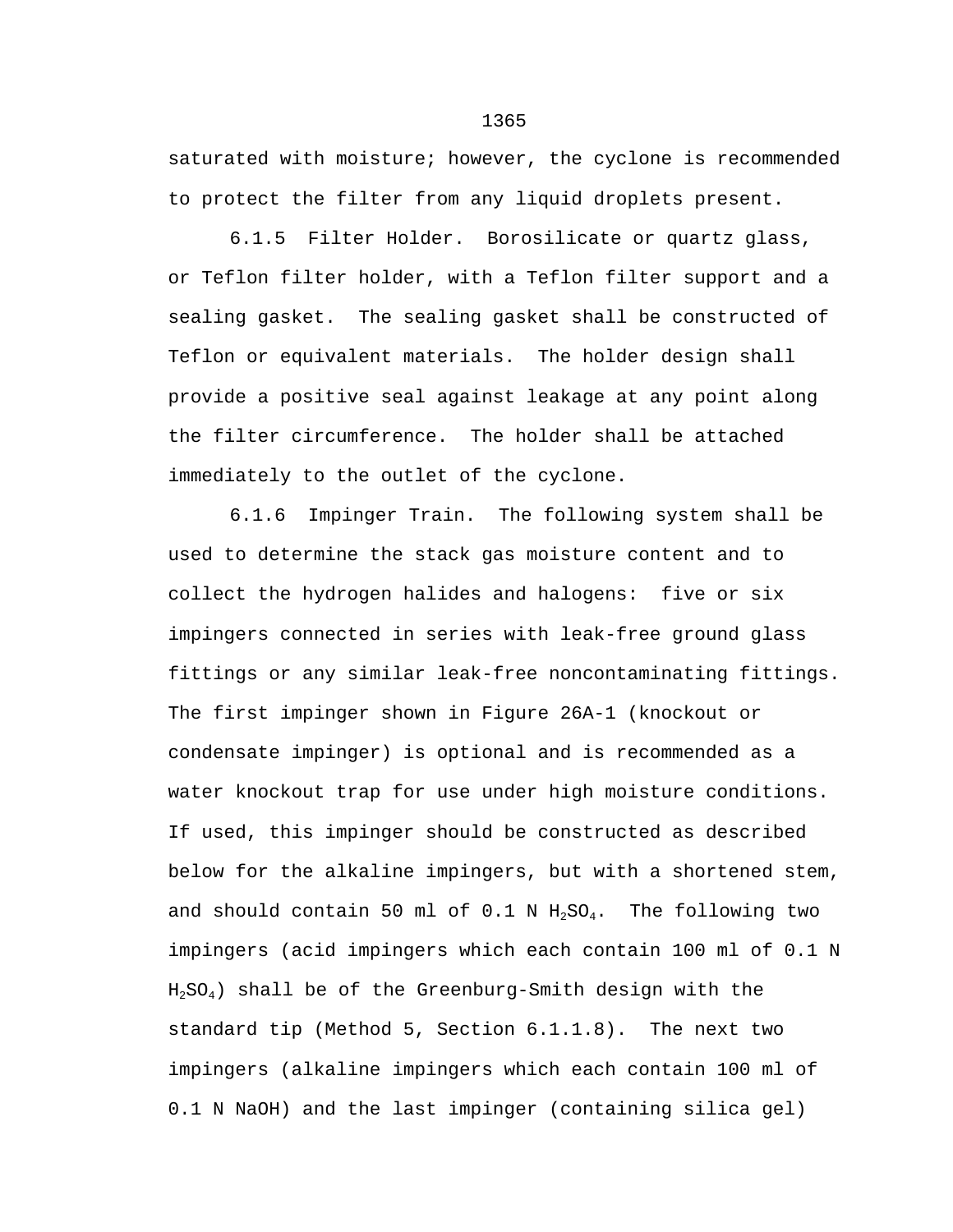shall be of the modified Greenburg-Smith design (Method 5, Section 6.1.1.8). The condensate, acid, and alkaline impingers shall contain known quantities of the appropriate absorbing reagents. The last impinger shall contain a known weight of silica gel or equivalent desiccant. Teflon impingers are an acceptable alternative.

6.1.7 Heating System. Any heating system capable of maintaining a temperature around the probe and filter holder greater than 120  $\degree$ C (248  $\degree$ F) during sampling, or such other temperature as specified by an applicable subpart of the standards or approved by the Administrator for a particular application.

6.1.8 Ambient Air Conditioning Tube (Optional). Tube tightly packed with approximately 150 g of fresh 8 to 20 mesh sodium hydroxide-coated silica, or equivalent, (Ascarite II has been found suitable) to dry and remove acid gases from the ambient air used to remove moisture from the filter and cyclone, when the cyclone is used. The inlet and outlet ends of the tube should be packed with at least 1-cm thickness of glass wool or filter material suitable to prevent escape of fines. Fit one end with flexible tubing, etc. to allow connection to probe nozzle following the test run.

6.2 Sample Recovery.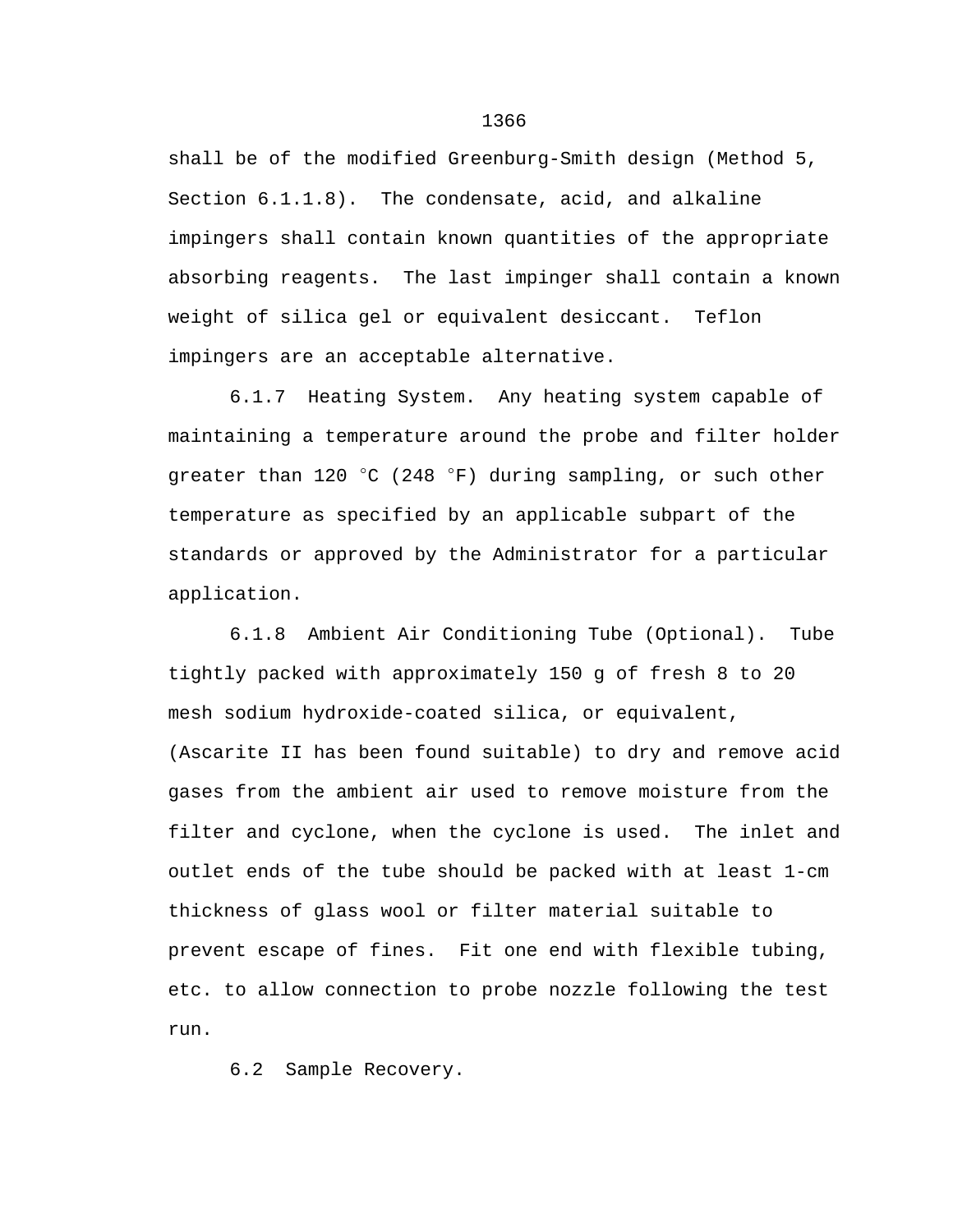6.2.1 Probe-Liner and Probe-Nozzle Brushes, Wash Bottles, Glass Sample Storage Containers, Petri Dishes, Graduated Cylinder and/or Balance, and Rubber Policeman. Same as Method 5, Sections 6.2.1, 6.2.2, 6.2.3, 6.2.4, 6.2.5, and 6.2.7.

6.2.2 Plastic Storage Containers. Screw-cap polypropylene or polyethylene containers to store silica gel. High-density polyethylene bottles with Teflon screw cap liners to store impinger reagents, 1-liter.

6.2.3 Funnels. Glass or high-density polyethylene, to aid in sample recovery.

6.3 Sample Preparation and Analysis.

6.3.1 Volumetric Flasks. Class A, various sizes.

6.3.2 Volumetric Pipettes. Class A, assortment. To dilute samples to calibration range of the ion chromatograph (IC).

6.3.3 Ion Chromatograph (IC). Suppressed or nonsuppressed, with a conductivity detector and electronic integrator operating in the peak area mode. Other detectors, a strip chart recorder, and peak heights may be used.

*7.0 Reagents and Standards.*

**NOTE:** Unless otherwise indicated, all reagents must conform to the specifications established by the Committee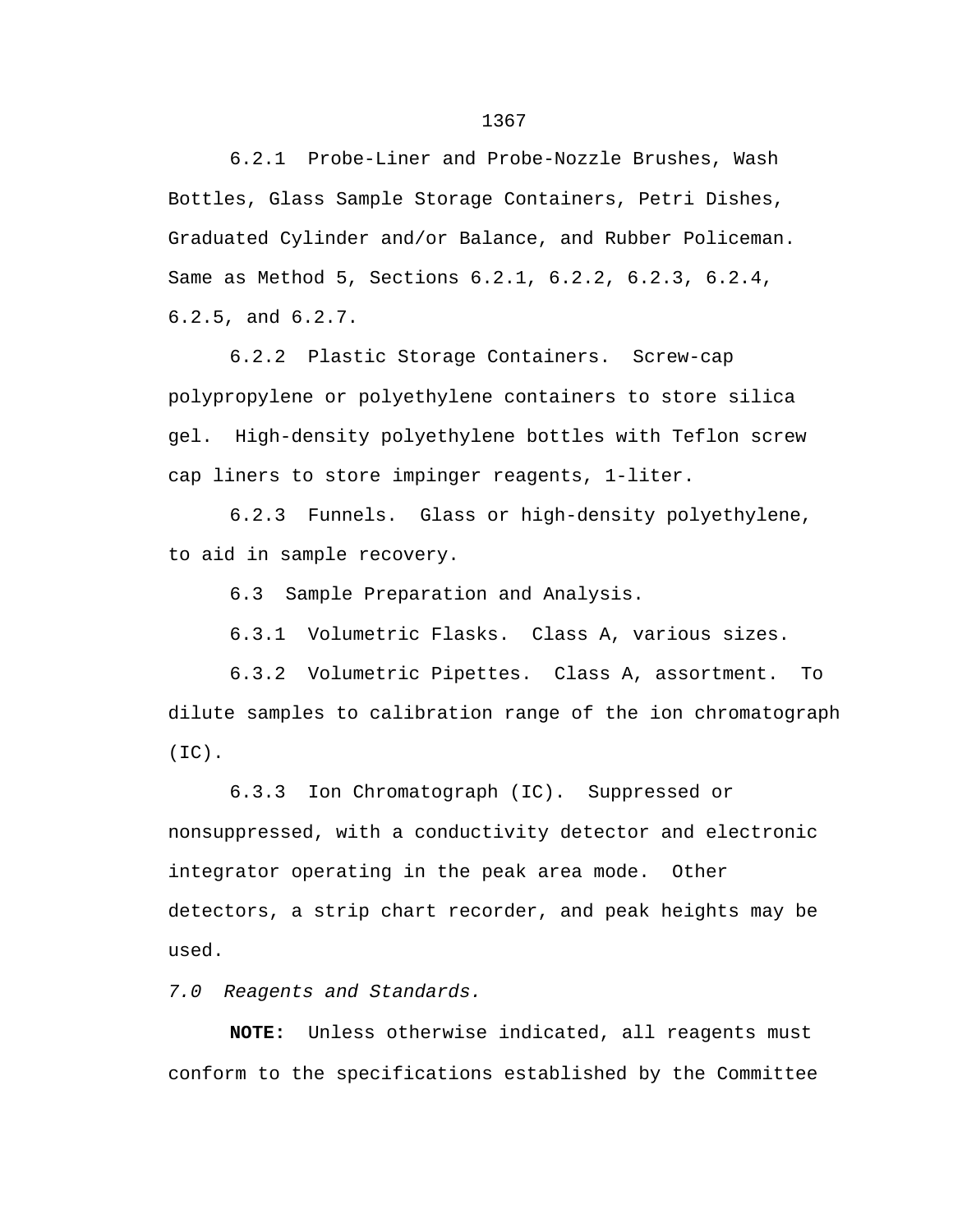on Analytical Reagents of the American Chemical Society (ACS reagent grade). When such specifications are not available, the best available grade shall be used.

7.1 Sampling.

7.1.1 Filter. Teflon mat (e.g., Pallflex TX40HI45) filter. When the stack gas temperature exceeds  $210^{\circ}$ C  $(410^{\circ}F)$  a quartz fiber filter may be used.

7.1.2 Water. Deionized, distilled water that conforms to American Society of Testing and Materials (ASTM) Specification D 1193-77 or 91, Type 3 (incorporated by reference - see  $\S$  60.17).

7.1.3 Acidic Absorbing Solution, 0.1 N Sulfuric Acid  $(H_2SO_4)$ . To prepare 1 L, slowly add 2.80 ml of concentrated 17.9 M  $H_2SO_4$  to about 900 ml of water while stirring, and adjust the final volume to 1 L using additional water. Shake well to mix the solution.

7.1.4 Silica Gel, Crushed Ice, and Stopcock Grease. Same as Method 5, Sections 7.1.2, 7.1.4, and 7.1.5, respectively.

7.1.5 Alkaline Absorbing Solution, 0.1 N Sodium Hydroxide (NaOH). To prepare 1 L, dissolve 4.00 g of solid NaOH in about 900 ml of water and adjust the final volume to 1 L using additional water. Shake well to mix the solution.

7.1.6 Sodium Thiosulfate,  $(Na_2S_2O_33.5 H_2O)$ .

7.2 Sample Preparation and Analysis.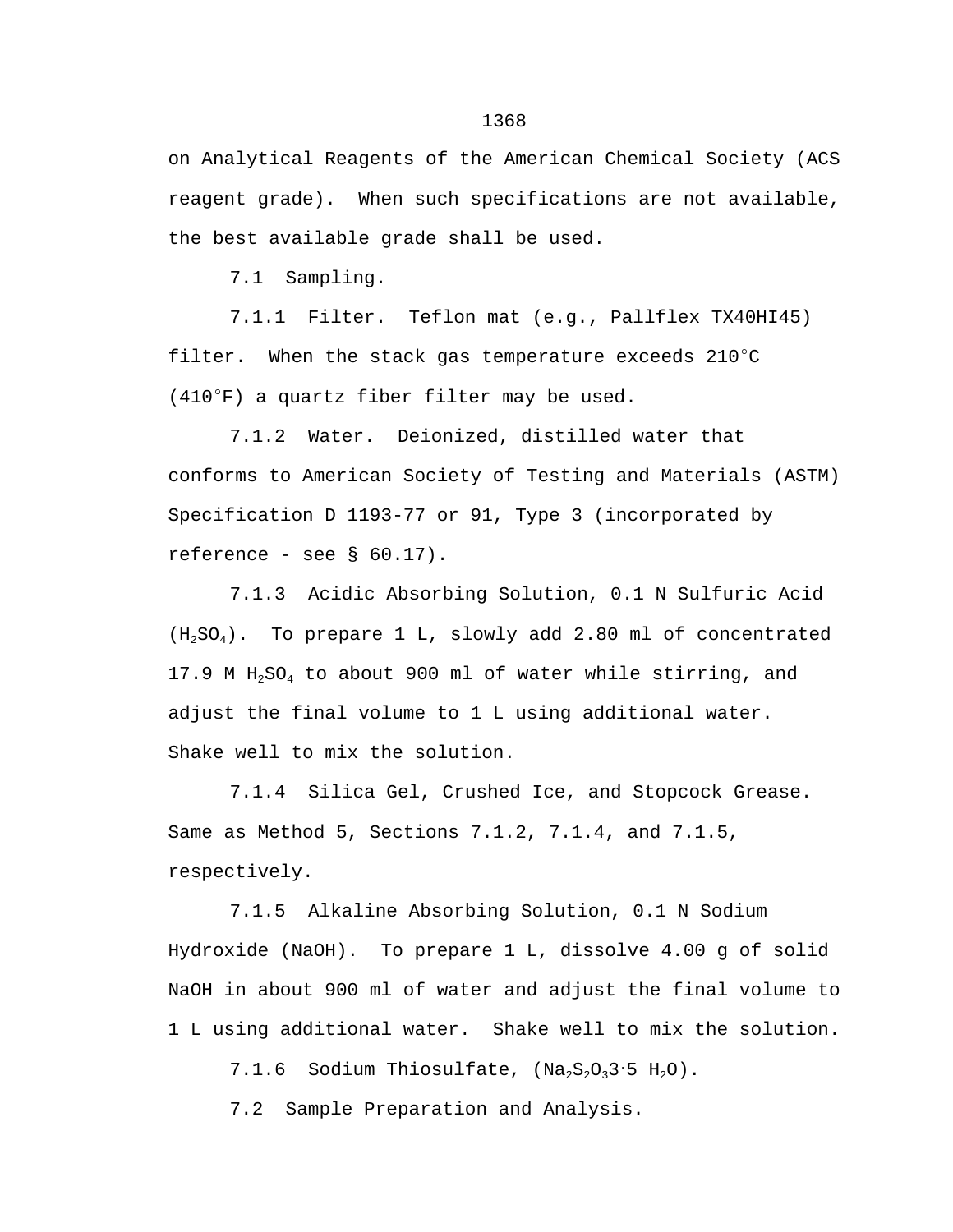7.2.1 Water. Same as in Section 7.1.2.

7.2.2 Absorbing Solution Blanks. A separate blank solution of each absorbing reagent should be prepared for analysis with the field samples. Dilute 200 ml of each absorbing solution (250 ml of the acidic absorbing solution, if a condensate impinger is used) to the same final volume as the field samples using the blank sample of rinse water. If a particulate determination is conducted, collect a blank sample of acetone.

7.2.3 Halide Salt Stock Standard Solutions. Prepare concentrated stock solutions from reagent grade sodium chloride (NaCl), sodium bromide (NaBr), and sodium fluoride (NaF). Each must be dried at  $110^{\circ}$ C (230 $^{\circ}$ F) for two or more hours and then cooled to room temperature in a desiccator immediately before weighing. Accurately weigh 1.6 to 1.7 g of the dried NaCl to within 0.1 mg, dissolve in water, and dilute to 1 liter. Calculate the exact Cl<sup>-</sup> concentration using Equation 26A-1 in Section 12.2. In a similar manner, accurately weigh and solubilize 1.2 to 1.3 g of dried NaBr and 2.2 to 2.3 g of NaF to make 1-liter solutions. Use Equations 26A-2 and 26A-3 in Section 12.2, to calculate the Br<sup>-</sup> and F<sup>-</sup> concentrations. Alternately, solutions containing a nominal certified concentration of 1000 mg/L NaCl are commercially available as convenient stock solutions from which standards can be made by appropriate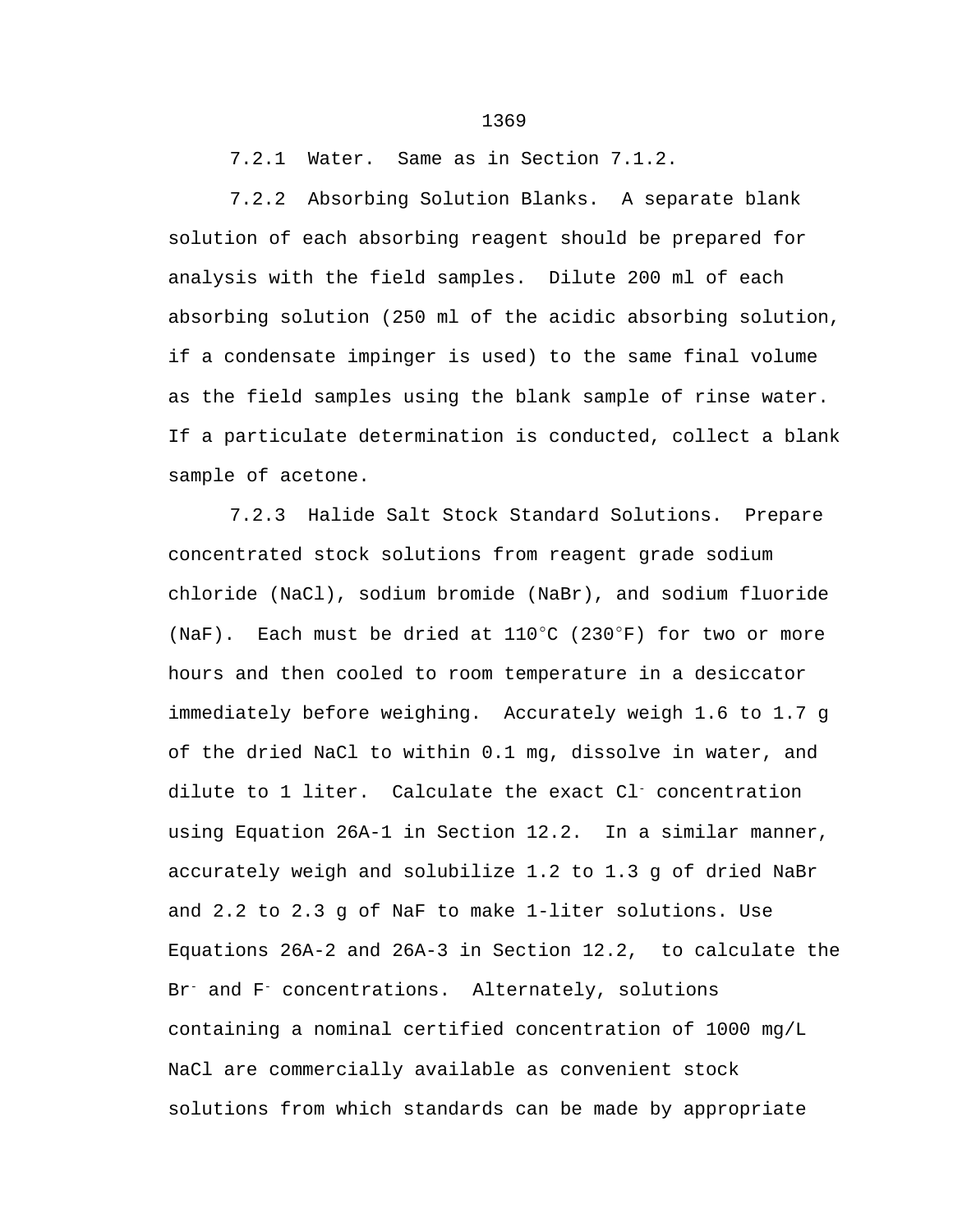volumetric dilution. Refrigerate the stock standard solutions and store no longer than one month.

7.2.4 Chromatographic Eluent. Same as Method 26, Section 7.2.4.

7.2.5 Water. Same as Section 7.1.1.

7.2.6 Acetone. Same as Method 5, Section 7.2.

7.3 Quality Assurance Audit Samples. When making compliance determinations, and upon availability, audit samples may be obtained from the appropriate EPA regional Office or from the responsible enforcement authority.

**NOTE:** The responsible enforcement authority should be notified at least 30 days prior to the test date to allow sufficient time for sample delivery.

*8.0 Sample Collection, Preservation, Storage, and Transport.*

**NOTE:** Because of the complexity of this method, testers and analysts should be trained and experienced with the procedures to ensure reliable results.

8.1 Sampling.

8.1.1 Pretest Preparation. Follow the general procedure given in Method 5, Section 8.1, except the filter need only be desiccated and weighed if a particulate determination will be conducted.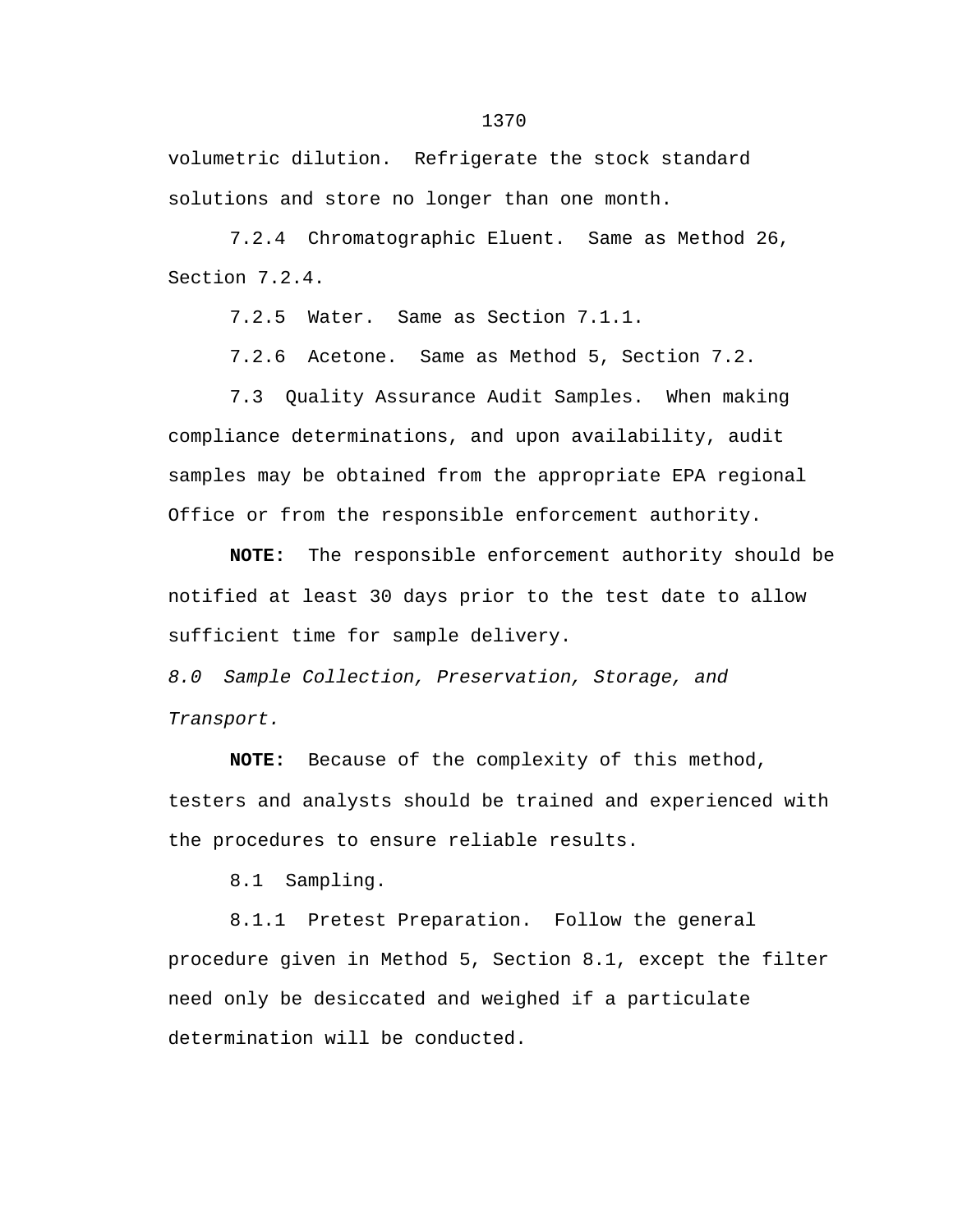8.1.2 Preliminary Determinations. Same as Method 5, Section 8.2.

8.1.3 Preparation of Sampling Train. Follow the general procedure given in Method 5, Section 8.1.3, except for the following variations: Add 50 ml of  $0.1$  N  $H_2SO_4$  to the condensate impinger, if used. Place 100 ml of 0.1 N  $H_2SO_4$  in each of the next two impingers. Place 100 ml of 0.1 N NaOH in each of the following two impingers. Finally, transfer approximately 200-300 g of preweighed silica gel from its container to the last impinger. Set up the train as in Figure 26A-1. When used, the optional cyclone is inserted between the probe liner and filter holder and located in the heated filter box.

8.1.4 Leak-Check Procedures. Follow the leak-check procedures given in Method 5, Sections 8.4.2 (Pretest Leak-Check), 8.4.3 (Leak-Checks During the Sample Run), and 8.4.4 (Post-Test Leak-Check).

8.1.5 Sampling Train Operation. Follow the general procedure given in Method 5, Section 8.5. It is important to maintain a temperature around the probe, filter (and cyclone, if used) of greater than  $120^{\circ}$ C (248  $^{\circ}$ F) since it is extremely difficult to purge acid gases off these components. (These components are not quantitatively recovered and hence any collection of acid gases on these components would result in potential undereporting these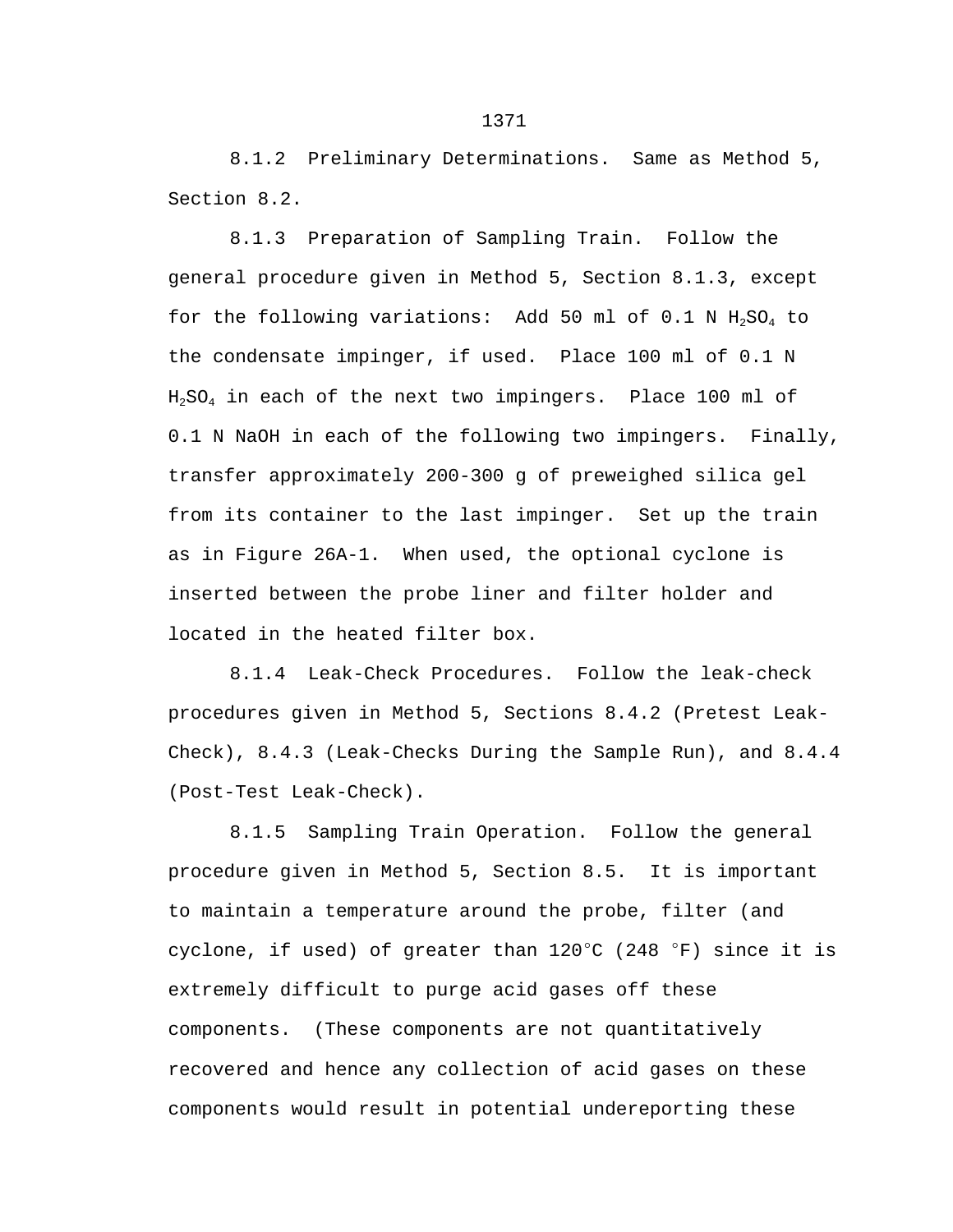emissions. The applicable subparts may specify alternative higher temperatures.) For each run, record the data required on a data sheet such as the one shown in Method 5, Figure 5-3. If the condensate impinger becomes too full, it may be emptied, recharged with 50 ml of 0.1 N  $H_2SO_4$ , and replaced during the sample run. The condensate emptied must be saved and included in the measurement of the volume of moisture collected and included in the sample for analysis. The additional 50 ml of absorbing reagent must also be considered in calculating the moisture. Before the sampling train integrity is compromised by removing the impinger, conduct a leak-check as described in Method 5, Section 8.4.2.

8.1.6 Post-Test Moisture Removal (Optional). When the optional cyclone is included in the sampling train or when liquid is visible on the filter at the end of a sample run even in the absence of a cyclone, perform the following procedure. Upon completion of the test run, connect the ambient air conditioning tube at the probe inlet and operate the train with the filter heating system at least  $120^{\circ}$ C (248 °F) at a low flow rate (e.g., )H = 1 in.  $H_2O$ ) to vaporize any liquid and hydrogen halides in the cyclone or on the filter and pull them through the train into the impingers. After 30 minutes, turn off the flow, remove the conditioning tube, and examine the cyclone and filter for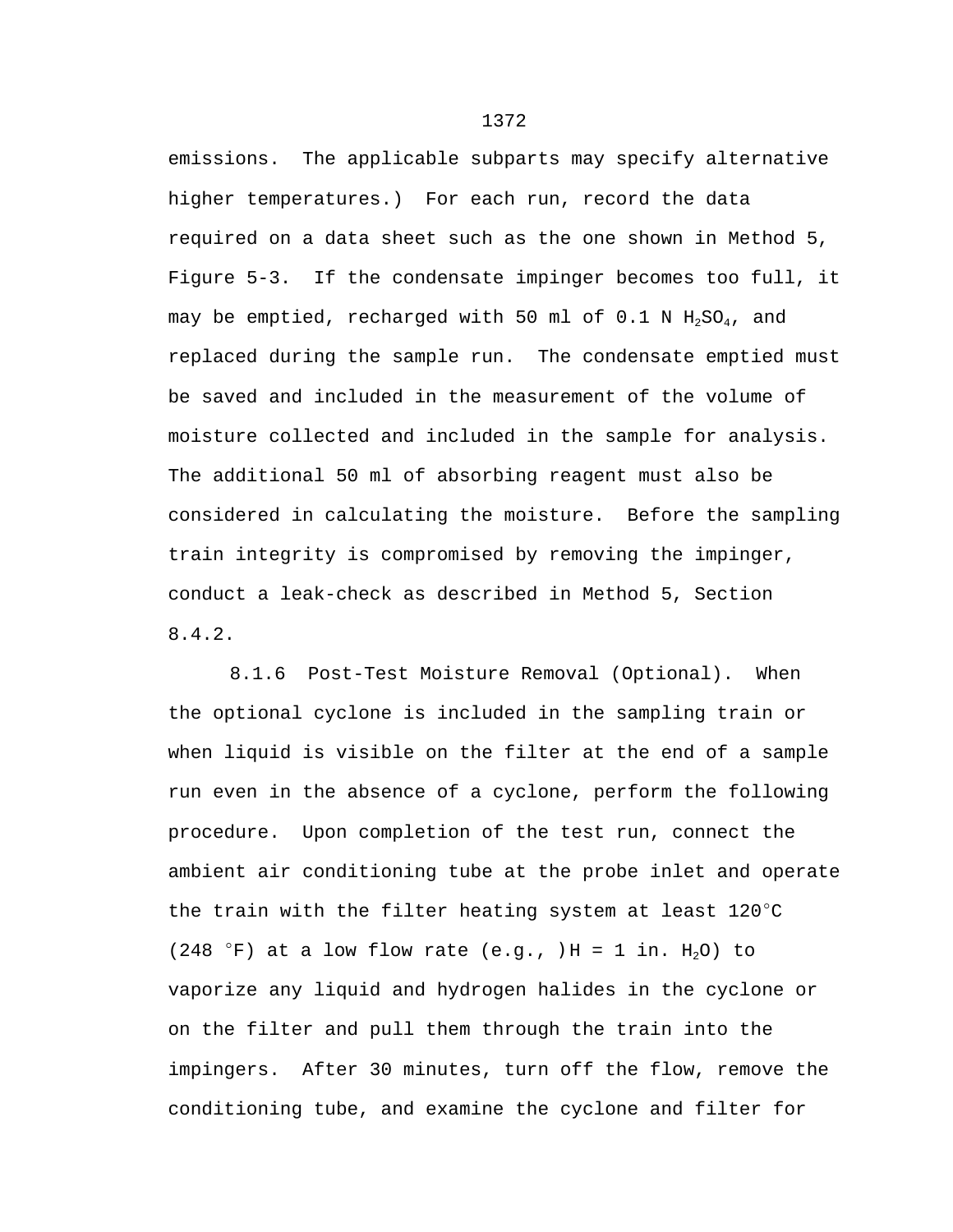any visible liquid. If liquid is visible, repeat this step for 15 minutes and observe again. Keep repeating until the cyclone is dry.

**NOTE:** It is critical that this is repeated until the cyclone is completely dry.

8.2 Sample Recovery. Allow the probe to cool. When the probe can be handled safely, wipe off all the external surfaces of the tip of the probe nozzle and place a cap loosely over the tip to prevent gaining or losing particulate matter. Do not cap the probe tip tightly while the sampling train is cooling down because this will create a vacuum in the filter holder, drawing water from the impingers into the holder. Before moving the sampling train to the cleanup site, remove the probe from the sample train, wipe off any silicone grease, and cap the open outlet of the impinger train, being careful not to lose any condensate that might be present. Wipe off any silicone grease and cap the filter or cyclone inlet. Remove the umbilical cord from the last impinger and cap the impinger. If a flexible line is used between the first impinger and the filter holder, disconnect it at the filter holder and let any condensed water drain into the first impinger. Wipe off any silicone grease and cap the filter holder outlet and the impinger inlet. Ground glass stoppers, plastic caps, serum caps,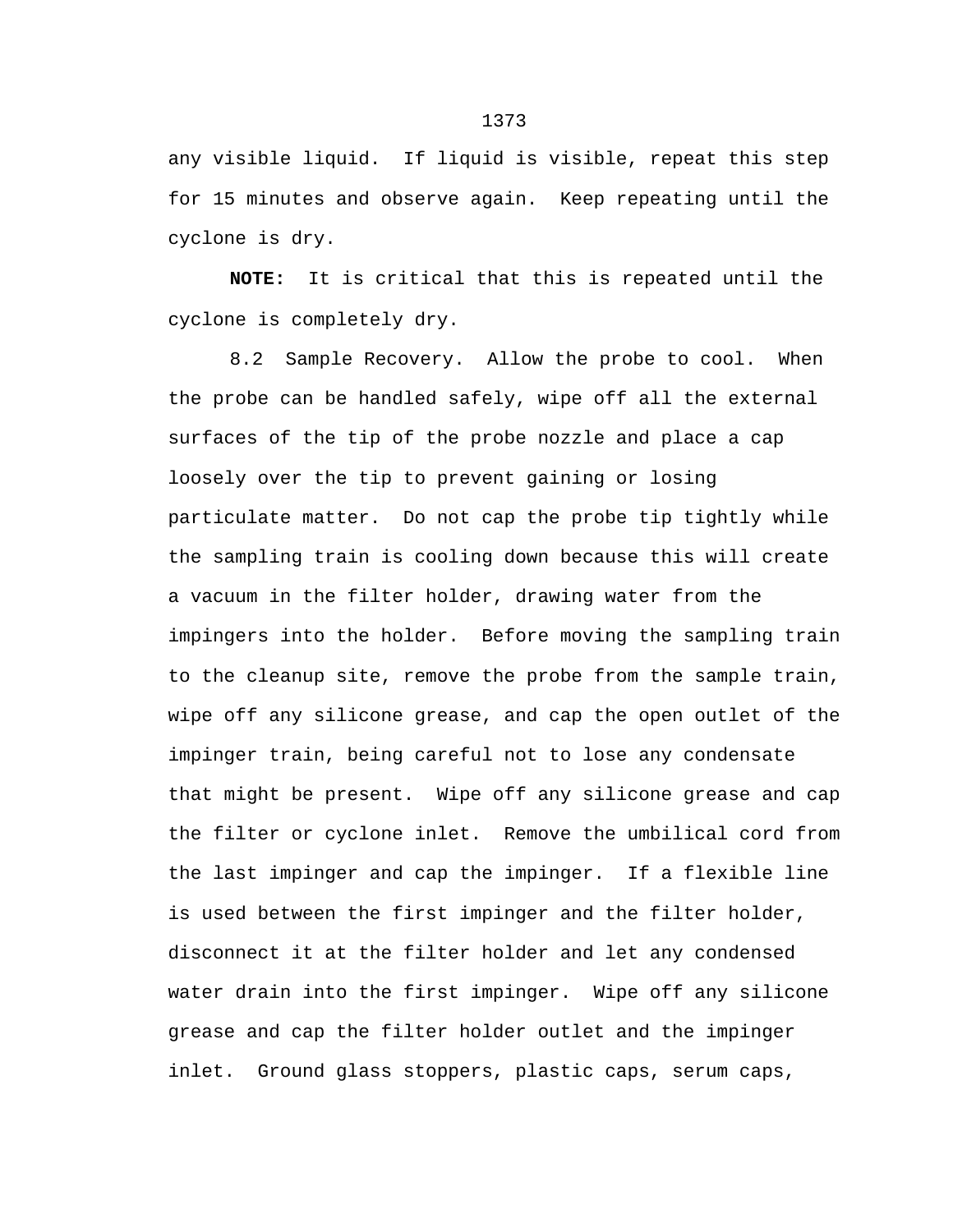Teflon tape, Parafilm, or aluminum foil may be used to close these openings. Transfer the probe and filter/impinger assembly to the cleanup area. This area should be clean and protected from the weather to minimize sample contamination or loss. Inspect the train prior to and during disassembly and note any abnormal conditions. Treat samples as follows:

8.2.1 Container No. 1 (Optional; Filter Catch for Particulate Determination). Same as Method 5, Section 8.7.6.1, Container No. 1.

8.2.2 Container No. 2 (Optional; Front-Half Rinse for Particulate Determination). Same as Method 5, Section 8.7.6.2, Container No. 2.

8.2.3 Container No. 3 (Knockout and Acid Impinger Catch for Moisture and Hydrogen Halide Determination). Disconnect the impingers. Measure the liquid in the acid and knockout impingers to +1 ml by using a graduated cylinder or by weighing it to  $+0.5$  g by using a balance. Record the volume or weight of liquid present. This information is required to calculate the moisture content of the effluent gas. Quantitatively transfer this liquid to a leak-free sample storage container. Rinse these impingers and connecting glassware including the back portion of the filter holder (and flexible tubing, if used) with water and add these rinses to the storage container. Seal the container, shake to mix, and label. The fluid level should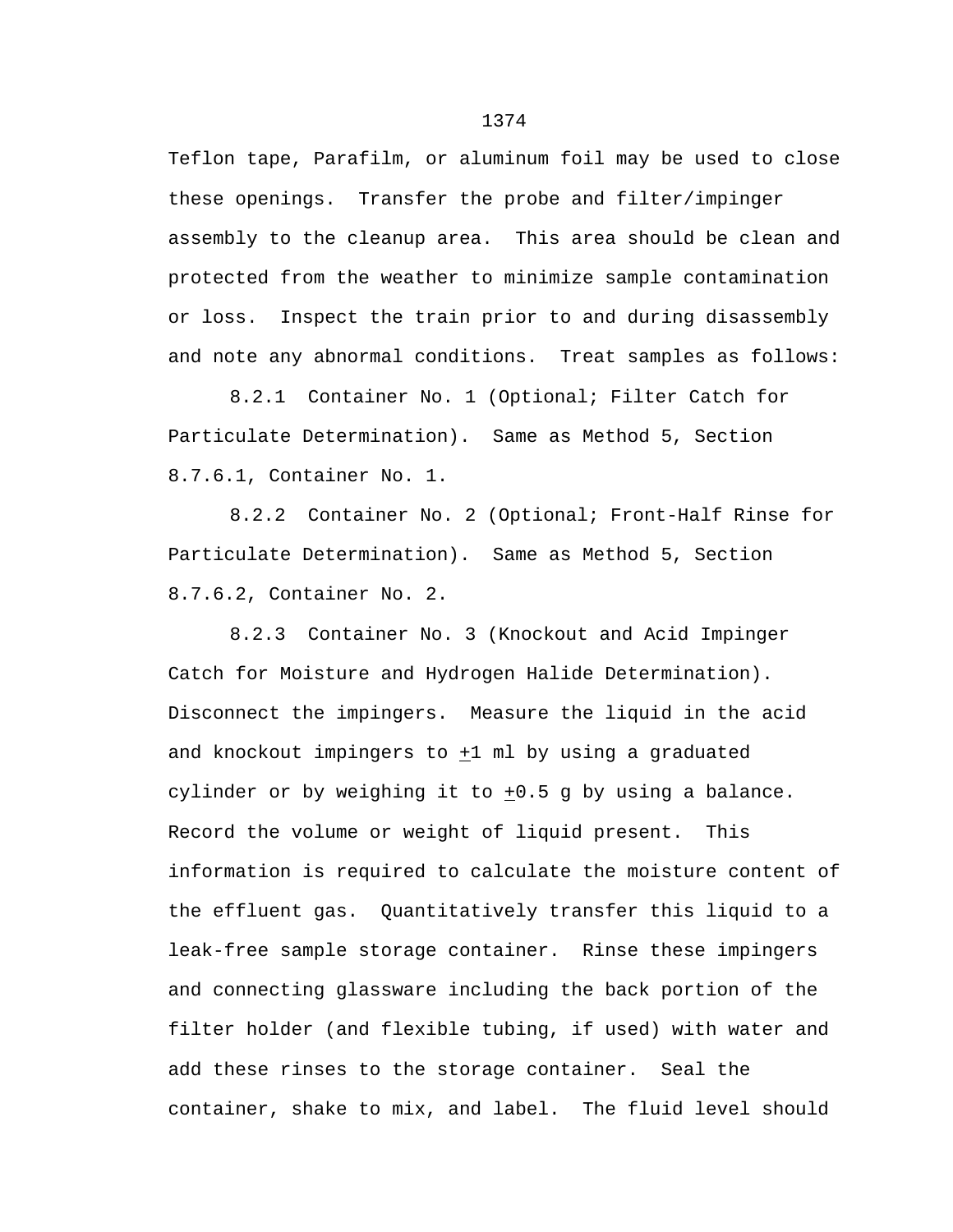be marked so that if any sample is lost during transport, a correction proportional to the lost volume can be applied. Retain rinse water and acidic absorbing solution blanks to be analyzed with the samples.

8.2.4 Container No. 4 (Alkaline Impinger Catch for Halogen and Moisture Determination). Measure and record the liquid in the alkaline impingers as described in Section 8.2.3. Quantitatively transfer this liquid to a leak-free sample storage container. Rinse these two impingers and connecting glassware with water and add these rinses to the container. Add 25 mg of sodium thiosulfate per ppm halogen anticipated to be in the stack gas multiplied by the volume (dscm) of stack gas sampled (0.7 mg/ppm-dscf). Seal the container, shake to mix, and label; mark the fluid level. Retain alkaline absorbing solution blank to be analyzed with the samples.

**NOTE:** 25 mg per sodium thiosulfate per ppm halogen anticipated to be in the stack includes a safety factor of approximately 5 to assure complete reaction with the hypohalous acid to form a second Cl<sup>-</sup> ion in the alkaline solution.

8.2.5 Container No. 5 (Silica Gel for Moisture Determination). Same as Method 5, Section 8.7.6.3, *Container No. 3*.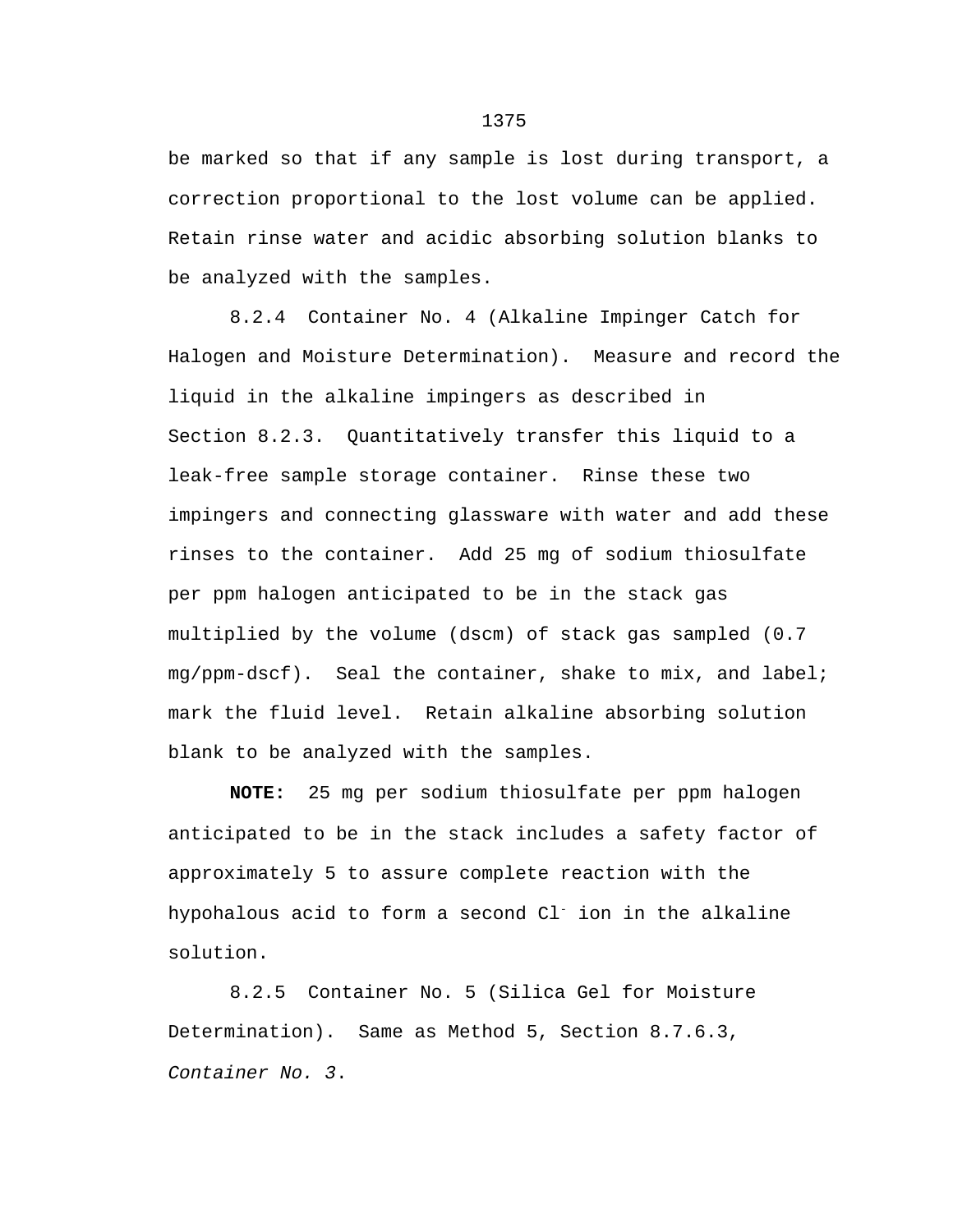8.2.6 Container Nos. 6 through 9 (Reagent Blanks). Save portions of the absorbing reagents (0.1 N  $H_2SO_4$  and 0.1 N NaOH) equivalent to the amount used in the sampling train; dilute to the approximate volume of the corresponding samples using rinse water directly from the wash bottle being used. Add the same ratio of sodium thiosulfate solution used in container No. 4 to the 0.1 N NaOH absorbing reagent blank. Also, save a portion of the rinse water alone and a portion of the acetone equivalent to the amount used to rinse the front half of the sampling train. Place each in a separate, prelabeled sample container.

8.2.7 Prior to shipment, recheck all sample containers to ensure that the caps are well-secured. Seal the lids of all containers around the circumference with Teflon tape. Ship all liquid samples upright and all particulate filters with the particulate catch facing upward.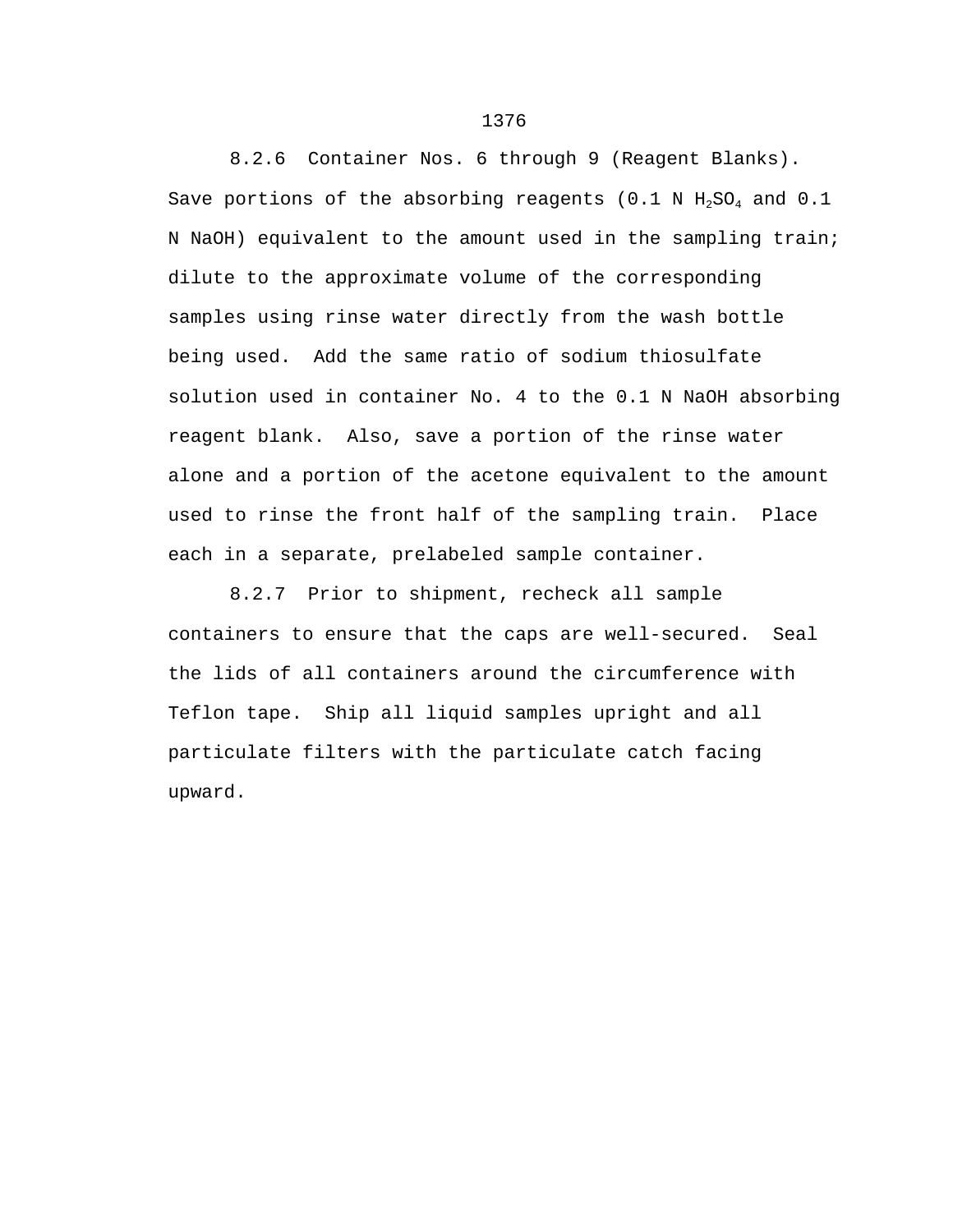*9.0 Quality Control.*

9.1 Miscellaneous Quality Control Measures.

| Section           | Quality Control<br>Measure                          | Effect                                                                  |
|-------------------|-----------------------------------------------------|-------------------------------------------------------------------------|
| $8.1.4$ ,<br>10.1 | Sampling equipment<br>leak-check and<br>calibration | Ensure accurate<br>measurement of stack gas<br>flow rate, sample volume |
| 11.5              | Audit sample<br>analysis                            | Evaluate analyst's<br>technique and standards<br>preparation            |

9.1 Volume Metering System Checks. Same as Method 5, Section 9.2.

*10.0 Calibration and Standardization.*

**NOTE:** Maintain a laboratory log of all calibrations.

10.1 Probe Nozzle, Pitot Tube Assembly, Dry Gas Metering System, Probe Heater, Temperature Sensors, Leak-Check of Metering System, and Barometer. Same as Method 5, Sections 10.1, 10.2, 10.3, 10.4, 10.5, 8.4.1, and 10.6, respectively.

10.2 Ion Chromatograph.

10.2.1 To prepare the calibration standards, dilute given amounts (1.0 ml or greater) of the stock standard solutions to convenient volumes, using  $0.1$  N  $H_2SO_4$  or 0.1 N NaOH, as appropriate. Prepare at least four calibration standards for each absorbing reagent containing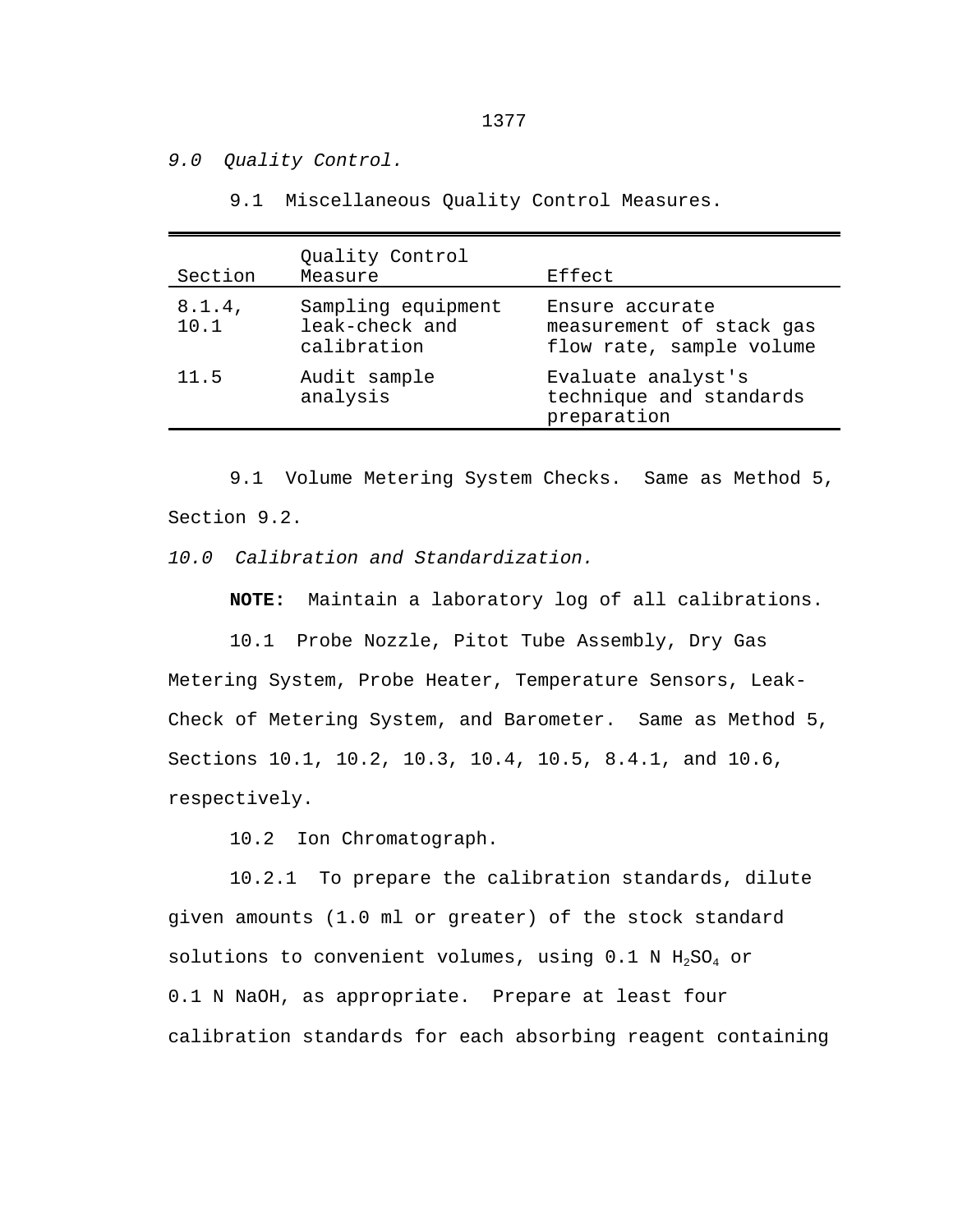the three stock solutions such that they are within the linear range of the field samples.

10.2.2 Using one of the standards in each series, ensure adequate baseline separation for the peaks of interest.

10.2.3 Inject the appropriate series of calibration standards, starting with the lowest concentration standard first both before and after injection of the quality control check sample, reagent blanks, and field samples. This allows compensation for any instrument drift occurring during sample analysis. The values from duplicate injections of these calibration samples should agree within 5 percent of their mean for the analysis to be valid.

10.2.4 Determine the peak areas, or height, of the standards and plot individual values versus halide ion concentrations in µg/ml.

10.2.5 Draw a smooth curve through the points. Use linear regression to calculate a formula describing the resulting linear curve.

*11.0 Analytical Procedures.*

**NOTE:** the liquid levels in the sample containers and confirm on the analysis sheet whether or not leakage occurred during transport. If a noticeable leakage has occurred, either void the sample or use methods, subject to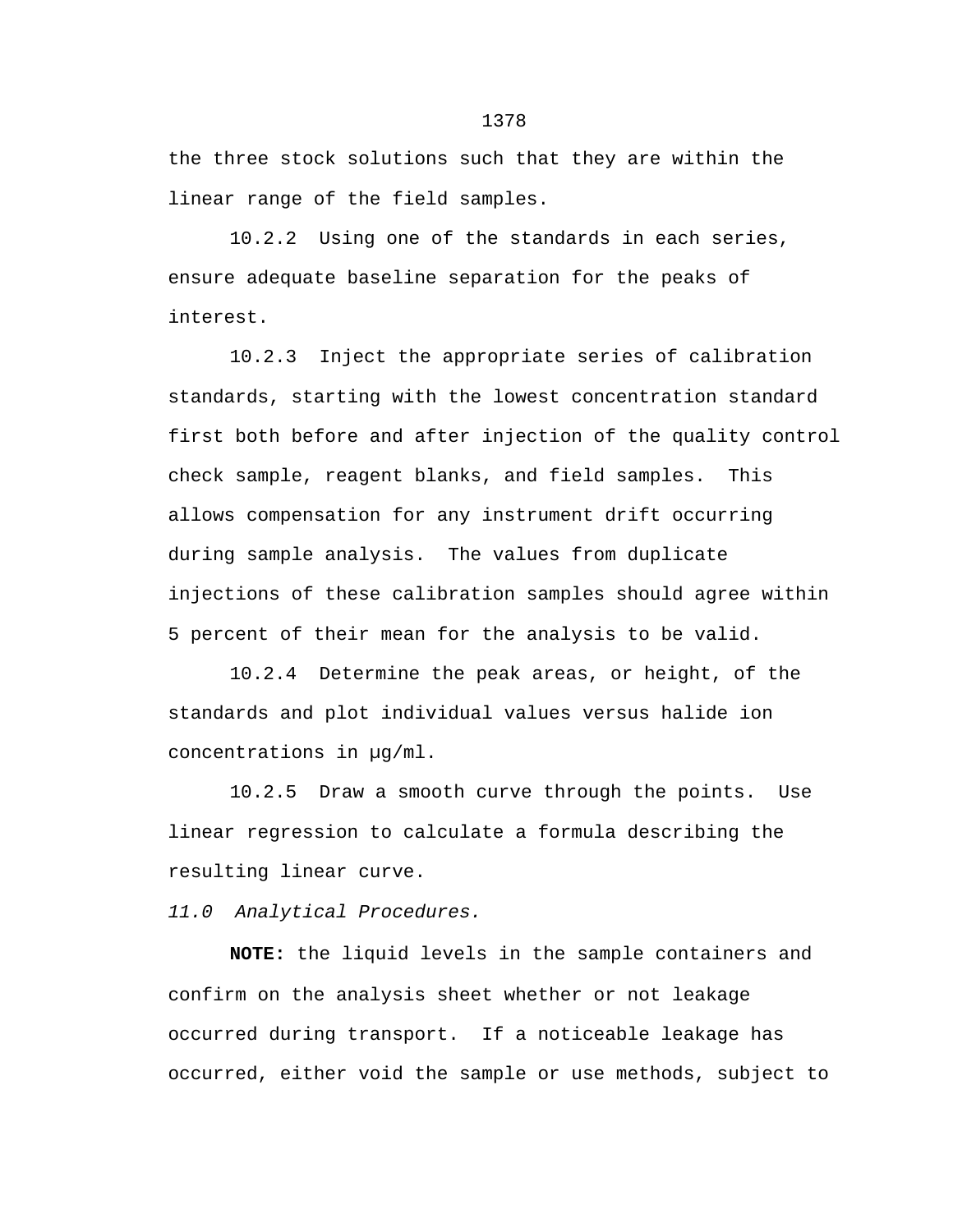the approval of the Administrator, to correct the final results.

11.1 Sample Analysis.

11.1.1 The IC conditions will depend upon analytical column type and whether suppressed or non-suppressed IC is used. An example chromatogram from a non-suppressed system using a 150-mm Hamilton PRP-X100 anion column, a 2 ml/min flow rate of a 4 mM 4-hydroxy benzoate solution adjusted to a pH of 8.6 using 1 N NaOH, a 50 µl sample loop, and a conductivity detector set on 1.0 µS full scale is shown in Figure 26-2.

11.1.2 Before sample analysis, establish a stable baseline. Next, inject a sample of water, and determine if any Cl-, Br-, or F- appears in the chromatogram. If any of these ions are present, repeat the load/injection procedure until they are no longer present. Analysis of the acid and alkaline absorbing solution samples requires separate standard calibration curves; prepare each according to Section 10.2. Ensure adequate baseline separation of the analyses.

11.1.3 Between injections of the appropriate series of calibration standards, inject in duplicate the reagent blanks, quality control sample, and the field samples. Measure the areas or heights of the  $Cl^-$ , Br<sup>-</sup>, and F<sup>-</sup> peaks. Use the mean response of the duplicate injections to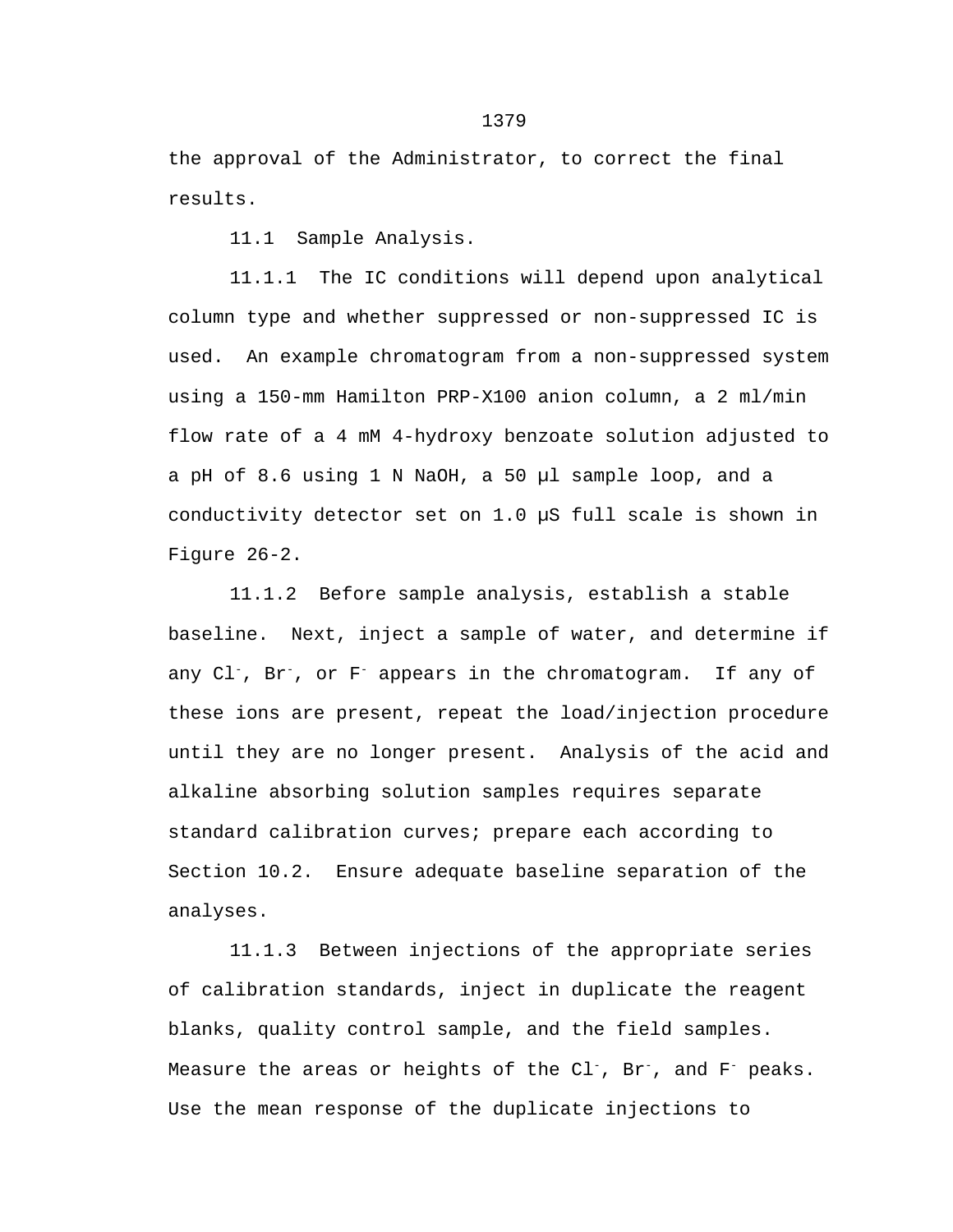determine the concentrations of the field samples and reagent blanks using the linear calibration curve. The values from duplicate injections should agree within 5 percent of their mean for the analysis to be valid. If the values of duplicate injections are not within 5 percent of the mean, the duplicator injections shall be repeated and all four values used to determine the average response. Dilute any sample and the blank with equal volumes of water if the concentration exceeds that of the highest standard.

11.2 Container Nos. 1 and 2 and Acetone Blank (Optional; Particulate Determination). Same as Method 5, Sections 11.2.1 and 11.2.2, respectively.

11.3 Container No. 5. Same as Method 5, Section 11.2.3 for silica gel.

11.4 Audit Sample Analysis.

11.4.1 When the method is used to analyze samples to demonstrate compliance with a source emission regulation, a set of two EPA audit samples must be analyzed, subject to availability.

11.4.2 Concurrently analyze the audit samples and the compliance samples in the same manner to evaluate the technique of the analyst and the standards preparation.

11.4.3 The same analyst, analytical reagents, and analytical system shall be used for the compliance samples and the EPA audit samples. If this condition is met,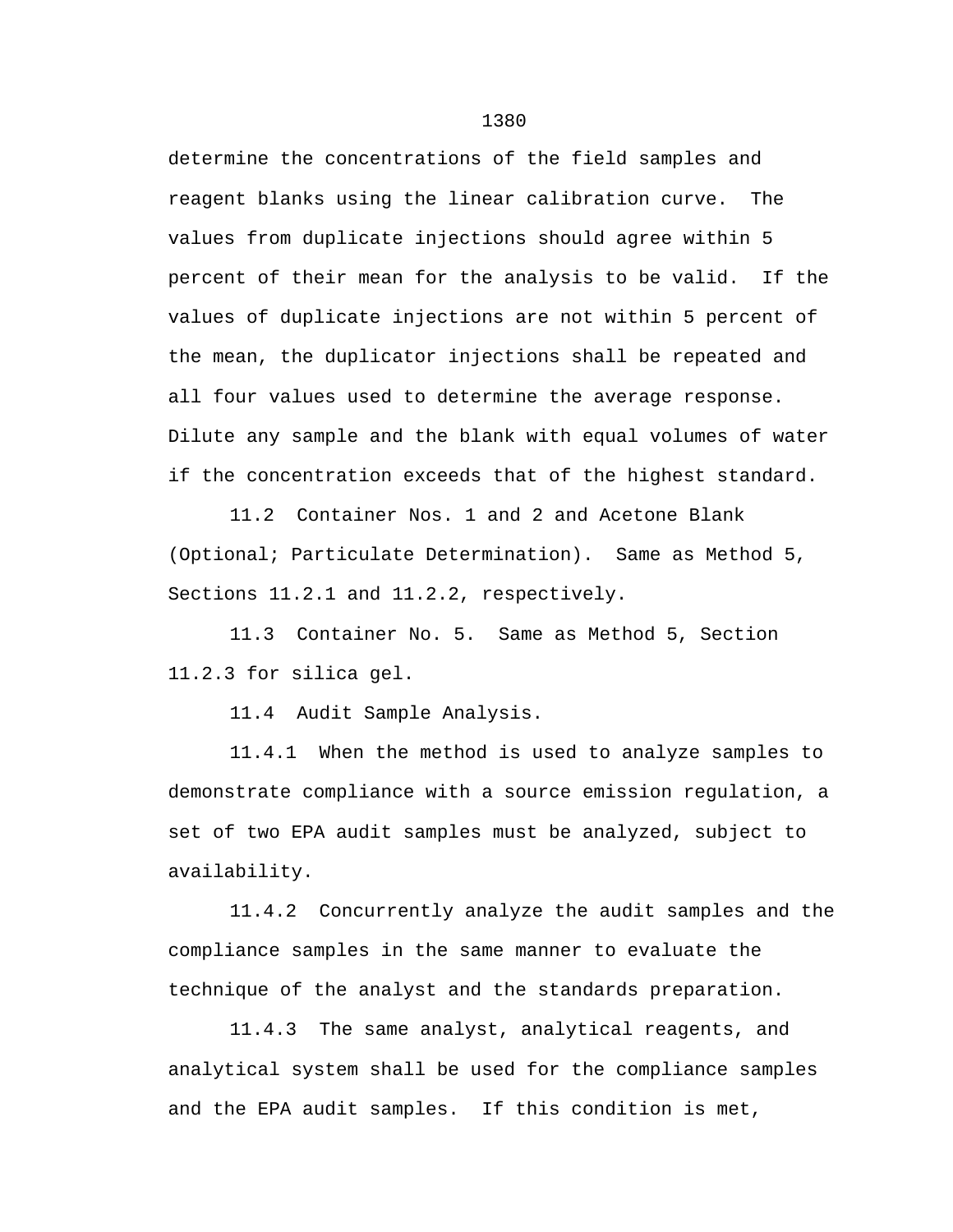duplicate auditing of subsequent compliance analyses for the same enforcement agency within a 30-day period is waived. An audit sample set may not be used to validate different sets of compliance samples under the jurisdiction of separate enforcement agencies, unless prior arrangements have been made with both enforcement agencies.

11.5 Audit Sample Results.

11.5.1 Calculate the concentrations in mg/L of audit sample and submit results following the instructions provided with the audit samples.

11.5.2 Report the results of the audit samples and the compliance determination samples along with their identification numbers, and the analyst's name to the responsible enforcement authority. Include this information with reports of any subsequent compliance analyses for the same enforcement authority during the 30-day period.

11.5.3 The concentrations of the audit samples obtained by the analyst shall agree within 10 percent of the actual concentrations. If the 10 percent specification is not met, reanalyze the compliance and audit samples, and include initial and reanalysis values in the test report.

11.5.4 Failure to meet the 10 percent specification may require retests until the audit problems are resolved. However, if the audit results do not affect the compliance or noncompliance status of the affected facility, the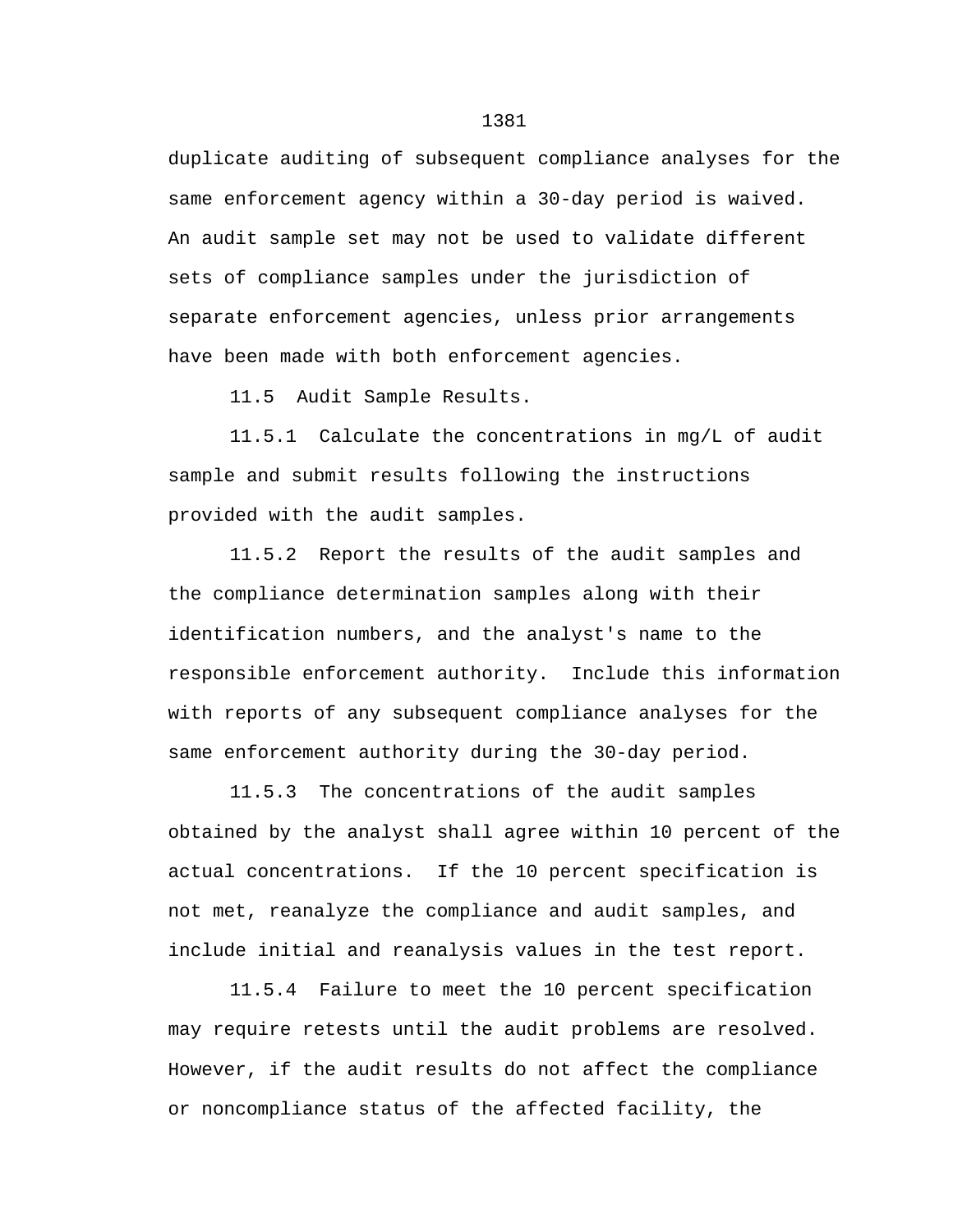Administrator may waive the reanalysis requirement, further audits, or retests and accept the results of the compliance test. While steps are being taken to resolve audit analysis problems, the Administrator may also choose to use the data to determine the compliance or noncompliance status of the affected facility.

*12.0. Data Analysis and Calculations.*

**NOTE:** Retain at least one extra decimal figure beyond those contained in the available data in intermediate calculations, and round off only the final answer appropriately.

12.1 Nomenclature. Same as Method 5, Section 12.1. In addition:

- ${\tt B}_{\tt X^-}$  = Mass concentration of applicable absorbing solution blank, µg halide ion  $(Cl^-$ ,  $Br^-$ ,  $F^-$ )/ml, not to exceed 1 µg/ml which is 10 times the published analytical detection limit of 0.1 µg/ml. (It is also approximately 5 percent of the mass concentration anticipated to result from a one hour sample at 10 ppmv HCl.)
- C = Concentration of hydrogen halide (HX) or halogen  $(X_2)$ , dry basis, mg/dscm.

K =  $10^{-3}$  mg/ $\mu$ g.

 $K_{\text{HCl}}$  = 1.028 ( $\mu$ g HCl/ $\mu$ g-mole)/( $\mu$ g Cl<sup>-</sup>/ $\mu$ g-mole).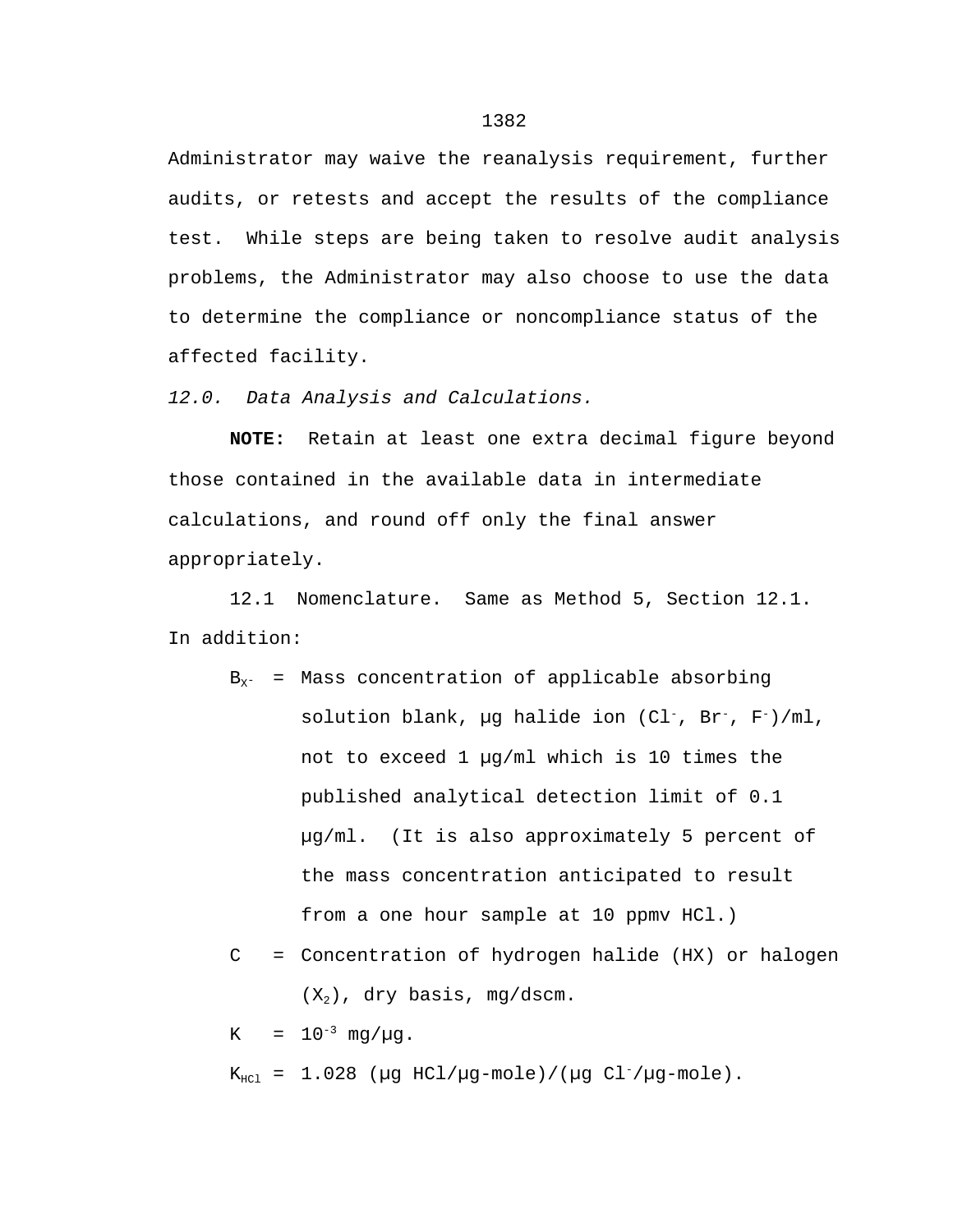$K_{HBr}$  = 1.013 ( $\mu$ g HBr/ $\mu$ g-mole)/( $\mu$ g Br<sup>-</sup>/ $\mu$ g-mole).

 $K_{HF}$  = 1.053 ( $\mu$ g HF/ $\mu$ g-mole)/( $\mu$ g F<sup>-</sup>/ $\mu$ g-mole).

 $m_{HX}$  = Mass of HCl, HBr, or HF in sample, ug.

 $m_{x2}$  = Mass of Cl<sub>2</sub> or Br<sub>2</sub> in sample, ug.

$$
S_{x^-}
$$
 = Analysis of sample, ug halide ion (Cl<sup>-</sup>, Br<sup>-</sup>,  
F<sup>-</sup>)/ml.

 $V_s$  = Volume of filtered and diluted sample, ml.

12.2 Calculate the exact Cl<sup>-</sup>, Br<sup>-</sup>, and F<sup>-</sup>

concentration in the halide salt stock standard solutions using the following equations.

µg Cl-/ml = g of NaCl x 10<sup>3</sup> x 35.453/58.44 **Eq. 26A-1** µg Br-/ml = g of NaBr x 10<sup>3</sup> x 79.904/102.90 **Eq. 26A-2** µg F-/ml = g of NaF x 10<sup>3</sup> x 18.998/41.99 **Eq. 26A-3**

12.3 Average Dry Gas Meter Temperature and Average Orifice Pressure Drop. See data sheet (Figure 5-3 of Method 5).

12.4 Dry Gas Volume. Calculate  $V_{m(std)}$  and adjust for leakage, if necessary, using the equation in Section 12.3 of Method 5.

12.5 Volume of Water Vapor and Moisture Content. Calculate the volume of water vapor  $V_{w(std)}$  and moisture content  $B_{ws}$  from the data obtained in this method (Figure 5-3 of Method 5); use Equations 5-2 and 5-3 of Method 5.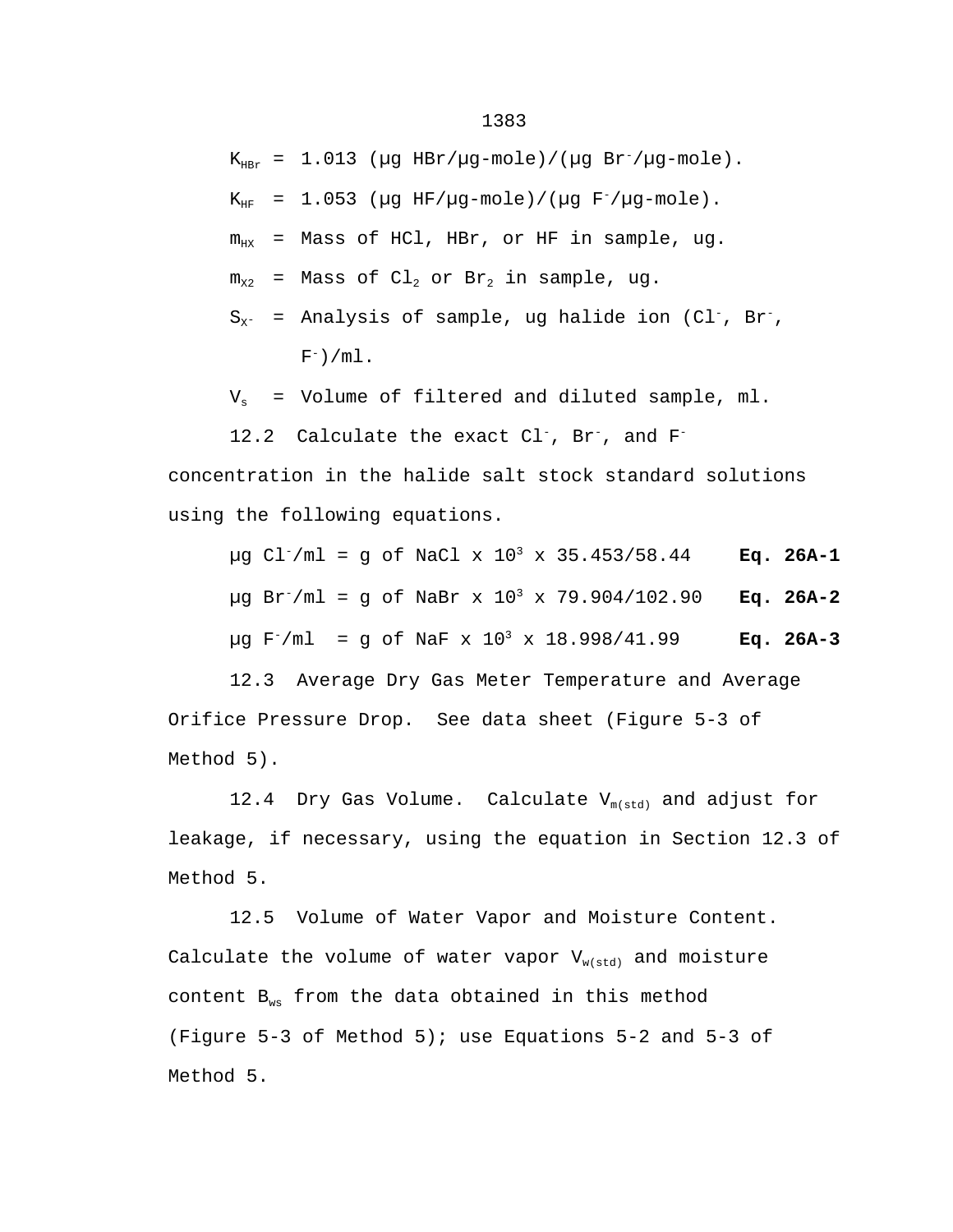12.6 Isokinetic Variation and Acceptable Results. Use Method 5, Section 12.11.

12.7 Acetone Blank Concentration, Acetone Wash Blank Residue Weight, Particulate Weight, and Particulate Concentration. For particulate determination.

12.8 Total µg HCl, HBr, or HF Per Sample.

 $m_{HX}$  =  $K_{HCL, Hbr, HF}$   $V_s$  ( $S_{X^-}$  -  $B_{X^-}$ ) **Eq. 26A-4** 12.9 Total µg  $Cl_2$  or Br<sub>2</sub> Per Sample.

$$
m_{X2} = V_s (S_{X^-} - B_{X^-})
$$
 Eq. 26A-5

12.10 Concentration of Hydrogen Halide or Halogen in Flue Gas.

$$
C = K m_{HX, X2} / V_{m(stat)}
$$
 Eq. 26A-6

12.11 Stack Gas Velocity and Volumetric Flow Rate. Calculate the average stack gas velocity and volumetric flow rate, if needed, using data obtained in this method and the equations in Sections 12.3 and 12.4 of Method 2.

*3.0 Method Performance.*

13.1 Precision and Bias. The method has a possible measurable negative bias below 20 ppm HCl perhaps due to reaction with small amounts of moisture in the probe and filter. Similar bias for the other hydrogen halides is possible.

13.2 Sample Stability. The collected Cl<sup>-</sup> samples can be stored for up to 4 weeks for analysis for HCl and  $Cl_2$ .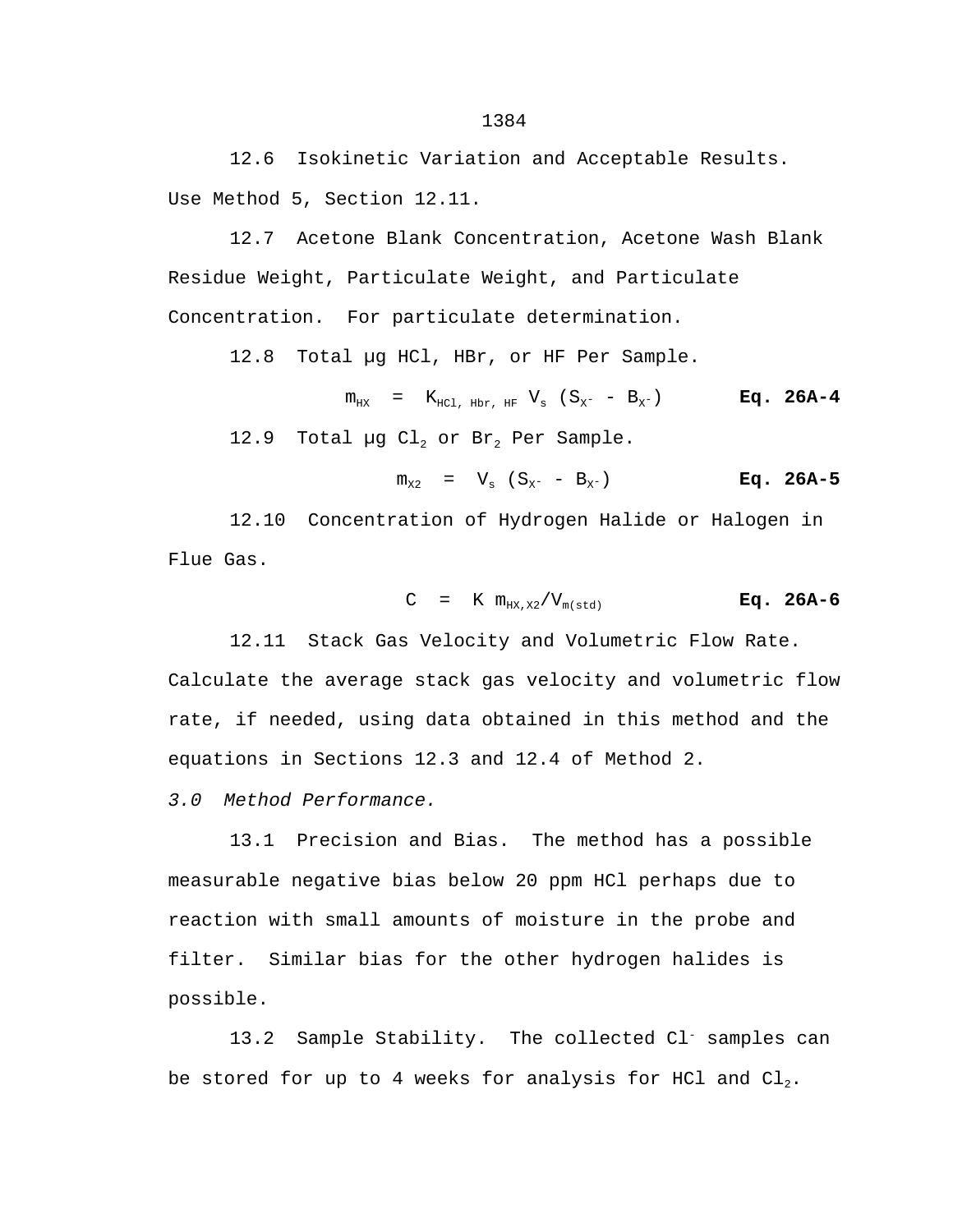13.3 Detection Limit. A typical analytical detection limit for HCl is 0.2 µg/ml. Detection limits for the other analyses should be similar. Assuming 300 ml of liquid recovered for the acidified impingers and a similar amounts recovered from the basic impingers, and 1 dscm of stack gas sampled, the analytical detection limits in the stack gas would be about 0.04 ppm for HCl and Cl2, respectively.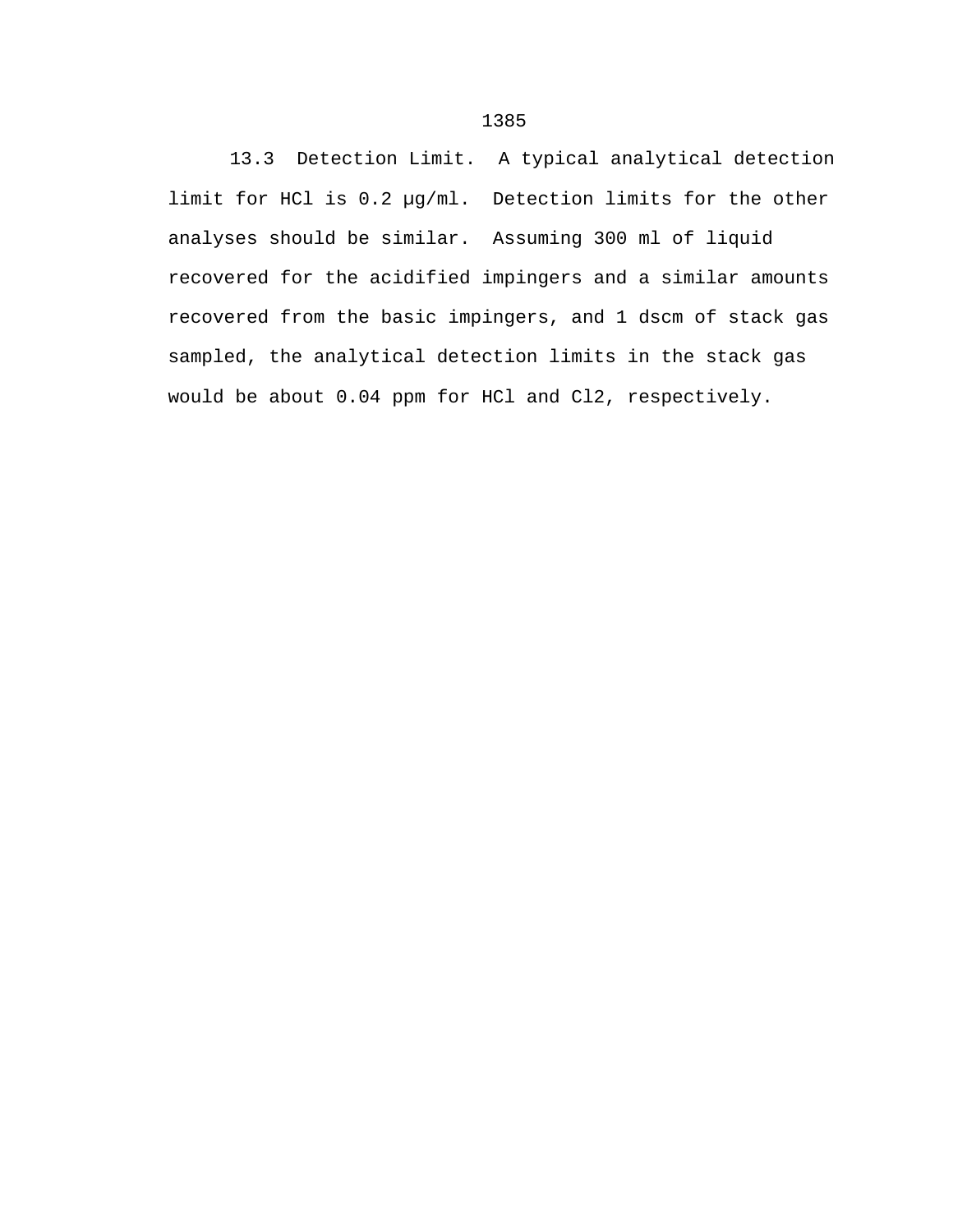*14.0 Pollution Prevention.* [Reserved]

*15.0 Waste Management.* [Reserved]

*16.0 References.*

1. Steinsberger, S. C. and J. H. Margeson. Laboratory and Field Evaluation of a Methodology for Determination of Hydrogen Chloride Emissions from Municipal and Hazardous Waste Incinerators. U.S. Environmental Protection Agency, Office of Research and Development. Publication No. 600/3-89/064. April 1989. Available from National Technical Information Service, Springfield, VA 22161 as PB89220586/AS.

2. State of California Air Resources Board. Method 421 - Determination of Hydrochloric Acid Emissions from Stationary Sources. March 18, 1987.

3. Cheney, J.L. and C.R. Fortune. Improvements in the Methodology for Measuring Hydrochloric Acid in Combustion Source Emissions. J. Environ. Sci. Health. A19(3): 337-350. 1984.

4. Stern, D.A., B.M. Myatt, J.F. Lachowski, and K.T. McGregor. Speciation of Halogen and Hydrogen Halide Compounds in Gaseous Emissions. In: Incineration and Treatment of Hazardous Waste: Proceedings of the 9th Annual Research Symposium, Cincinnati, Ohio, May 2-4, 1983. Publication No. 600/9-84-015. July 1984. Available from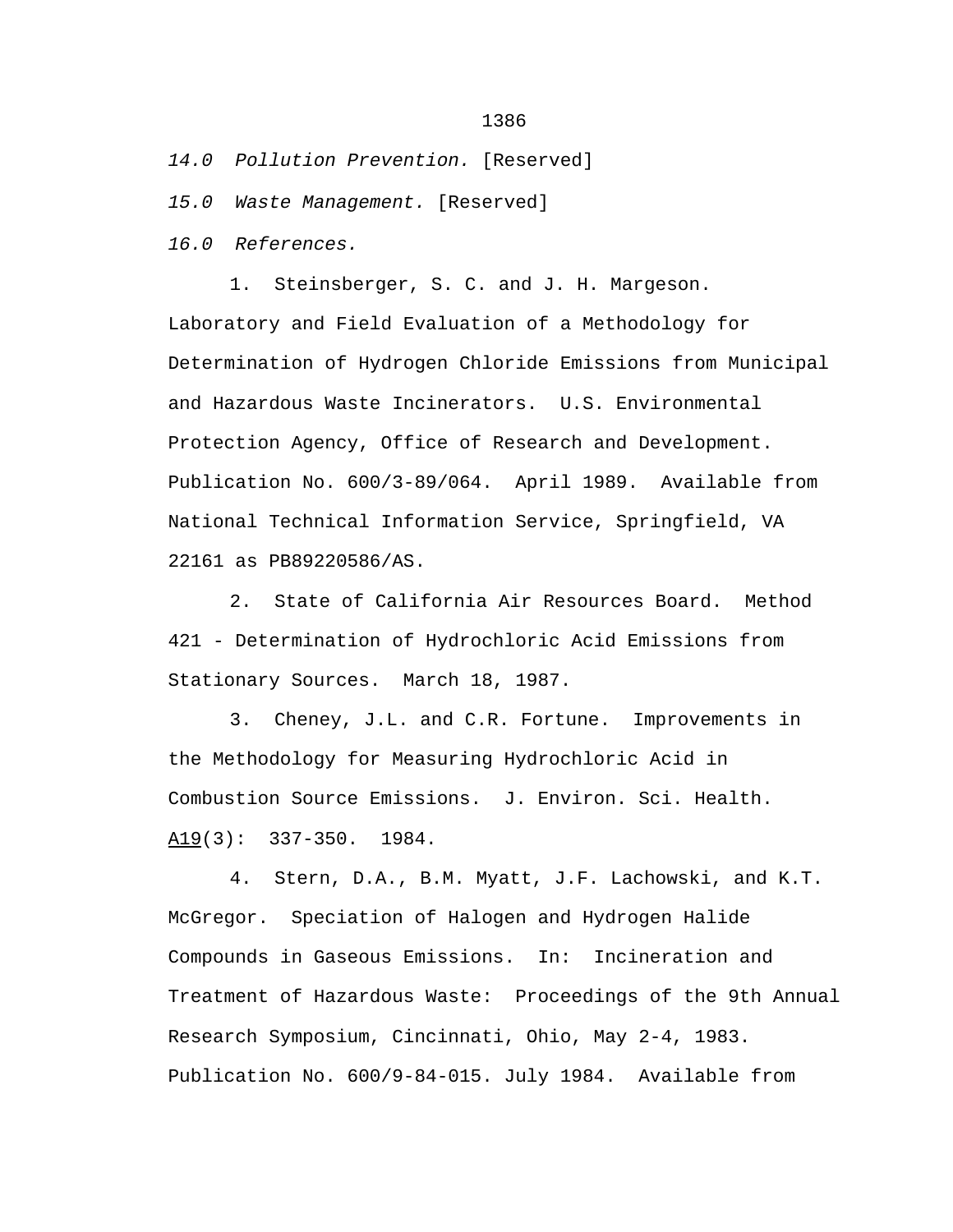National Technical Information Service, Springfield, VA 22161 as PB84-234525.

5. Holm, R.D. and S.A. Barksdale. Analysis of Anions in Combustion Products. In: Ion Chromatographic Analysis of Environmental Pollutants, E. Sawicki, J.D. Mulik, and E. Wittgenstein (eds.). Ann Arbor, Michigan, Ann Arbor Science Publishers. 1978. pp. 99-110.

*17.0 Tables, Diagrams, Flowcharts, and Validation Data.*